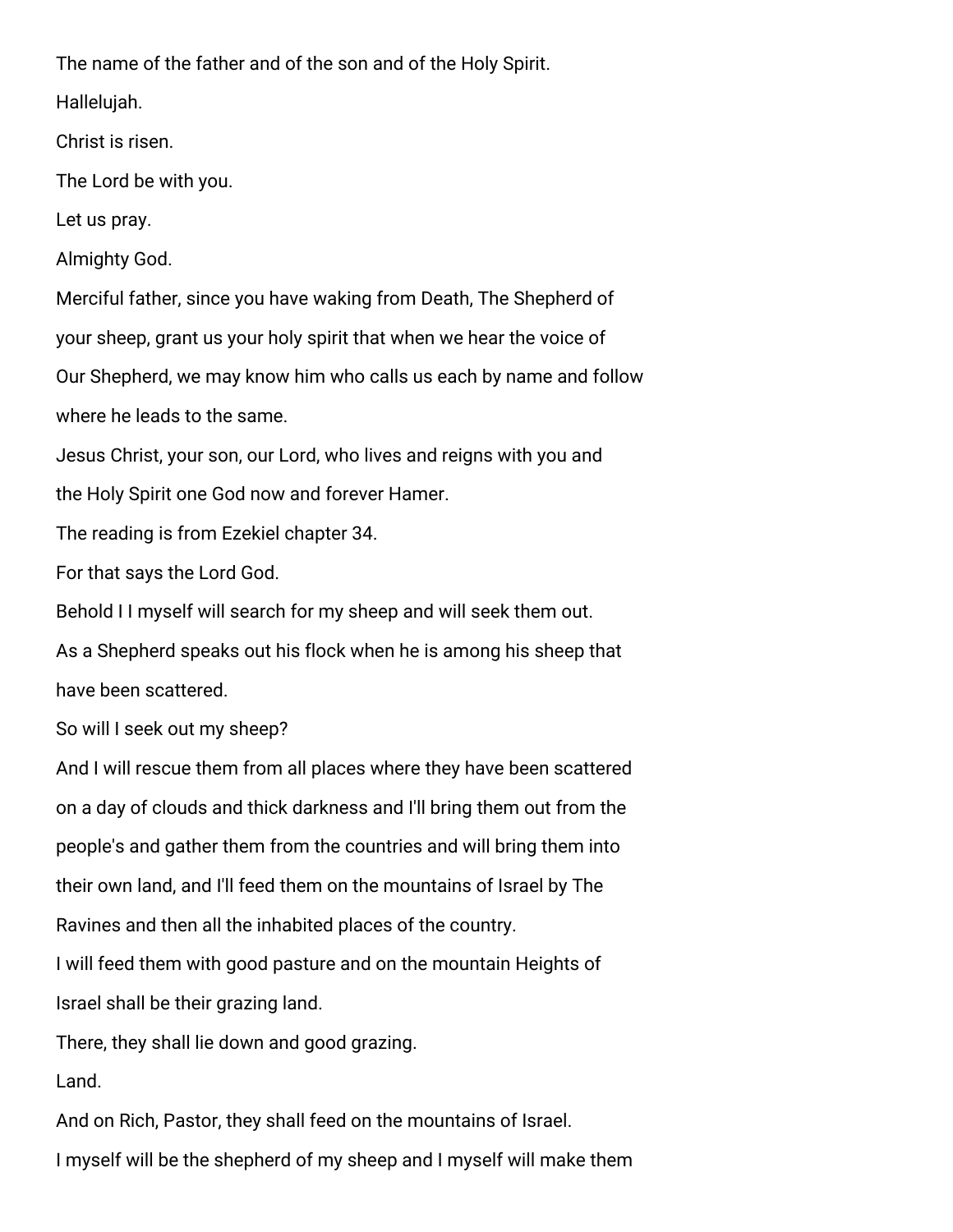lie down, declares the Lord.

I will seek the song lost, I will bring back the strayed and I will

bind up the injured and I will strengthen the weak.

And the fat and the strong.

I will destroy.

I will feed them.

Injustice.

This is the word of the Lord.

Please stand.

a reading from John chapter 10,

Jesus said,

I am the Good Shepherd.

The Good Shepherd, lays down his life for the Sheep.

He who has a Hired Hand and not a Shepherd who does not own.

The Sheep sees the wolf coming and leave the sheep and fleas and the

Wolf, snatches them and scatters them.

He flees because he is a Hired Hand and cares, nothing for the Sheep.

I am the Good Shepherd.

I know my own and my own know, me just as the father knows me.

And I know the father,

And I lay down my life for the Sheep.

And I have other sheep that are not of this fold, I must bring them

also and they will listen to my voice.

So there will be one flock, one Shepherd.

For this reason.

The father loves me because I lay down my life.

And I take it up again.

No one takes it from me.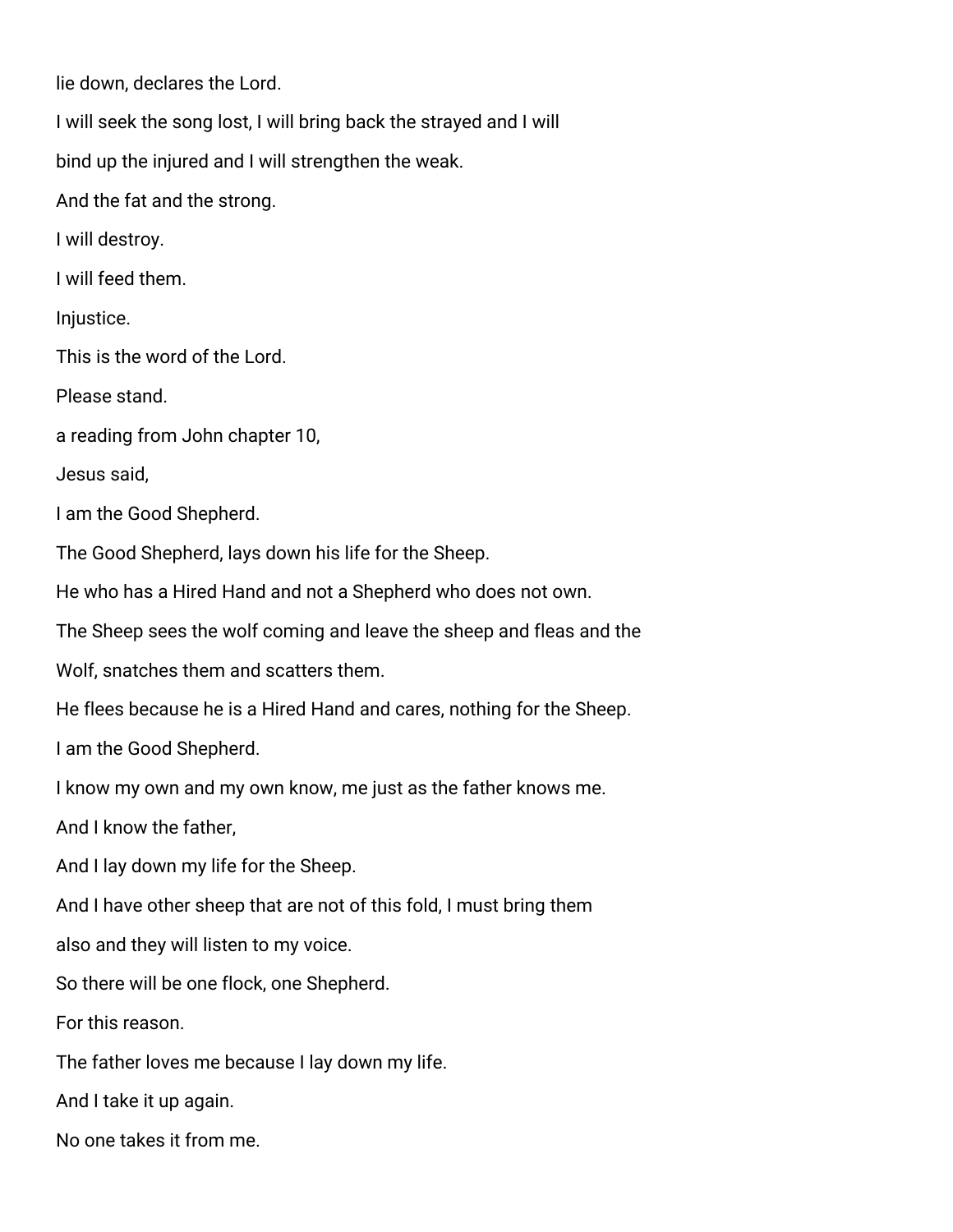But I lay it down of my own accord.

I have authority to lay it down and I have authority to take it up

again.

discharge, I have received from my father,

This is the word of the Lord.

Thanks.

Be to God, please be seated.

Hallelujah

Christ is risen. He is risen indeed. Hallelujah!

Grace and peace to you in the name of Jesus Christ. And warm

greetings and gratitude to all who are gathered here and to all who

are listening online.

I wish that more of us could have been included in this joyful

occasion

but welcome to our guest from many places to parents to spouses

to representatives from the Council of Presidents to President

Harrison, to members of the Board of Regents,

to our dedicated faculty and staff.

And especially to, you our concluding students

to whom God himself, will utter his call this evening to serve his

church as workers in his Vineyard.

I know that I speak for the faculty

and for your parents and for the whole church and I certainly speak

for myself.

When I say that it has been a high high privilege, to have a hand in

whatever capacity each of us has had

in preparing, you

for this vocation.

The text for the sermon, this evening is the Gospel reading from John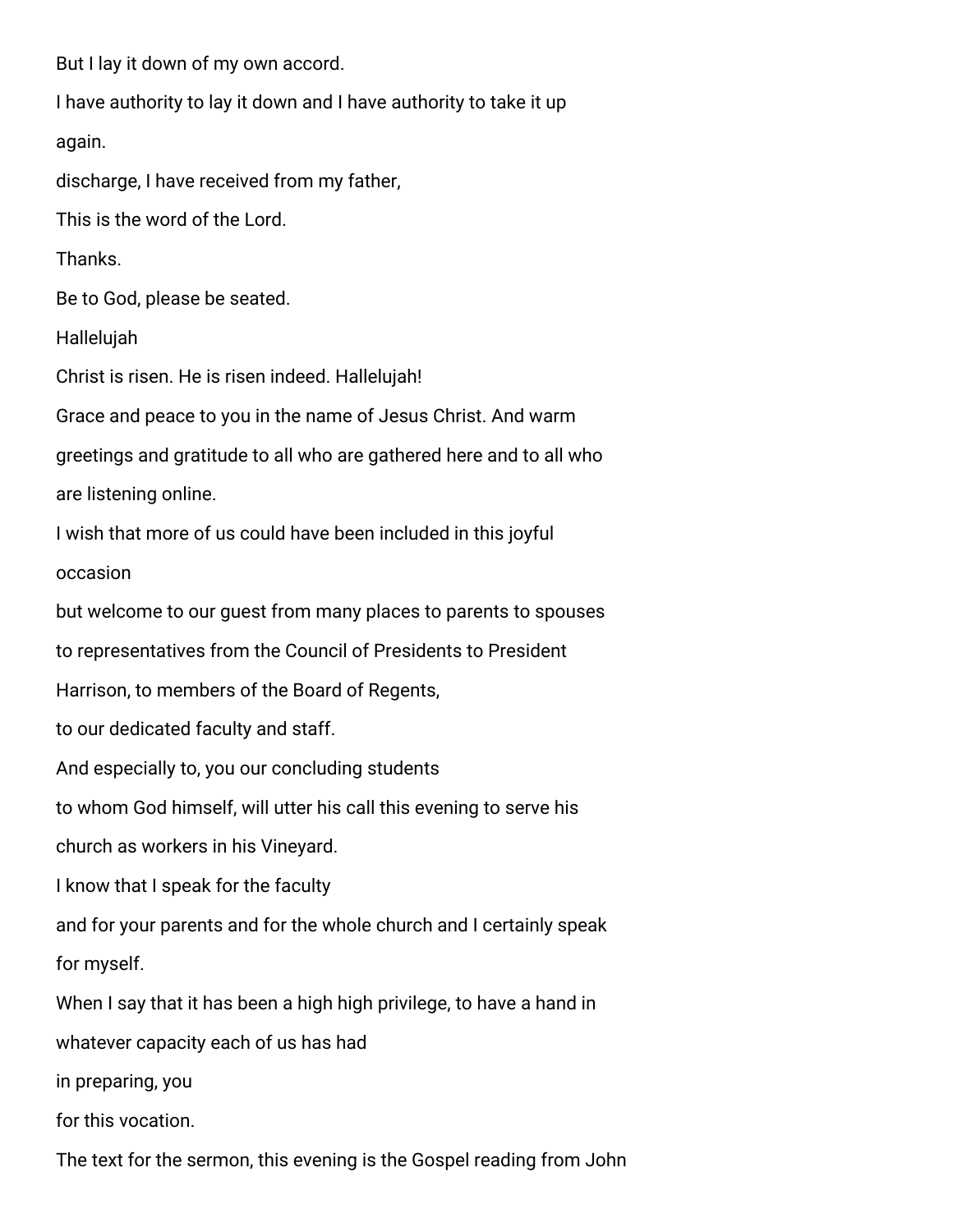10 under the theme one Shepherd, Jesus Christ. Hear again, verses 14 through 16. I am the Good Shepherd. I know my own and my own know, me. Just as the father knows me and I know the Father and I lay down my life for the Sheep. And I have other sheep that are not of this fold, I must bring them also and they will listen to my voice. So there will be one flock, one Shepherd. One Shepherd. Tonight is a night of joy and confidence and anticipation and of eternal significance because God has raised up one Shepherd. The ministry into, which you are being called is glorious. It is a bright and splendid light in the midst of the Earth because of one Shepherd. No one is stronger. No one is more tender. There is no safer, shoulder for the sheep then, on the shoulder of this Shepherd. The one Shepherd Jesus Christ. He was at the Father's side in the Father's bosom from eternity. All things were made through him and without him was not anything made that was made for us and for our Salvation, he came down from heaven, he became man, he took on our flesh. So that he might be the one Shepherd for the Sheep. He took on our flesh so that he might be slaughtered for the Sheep.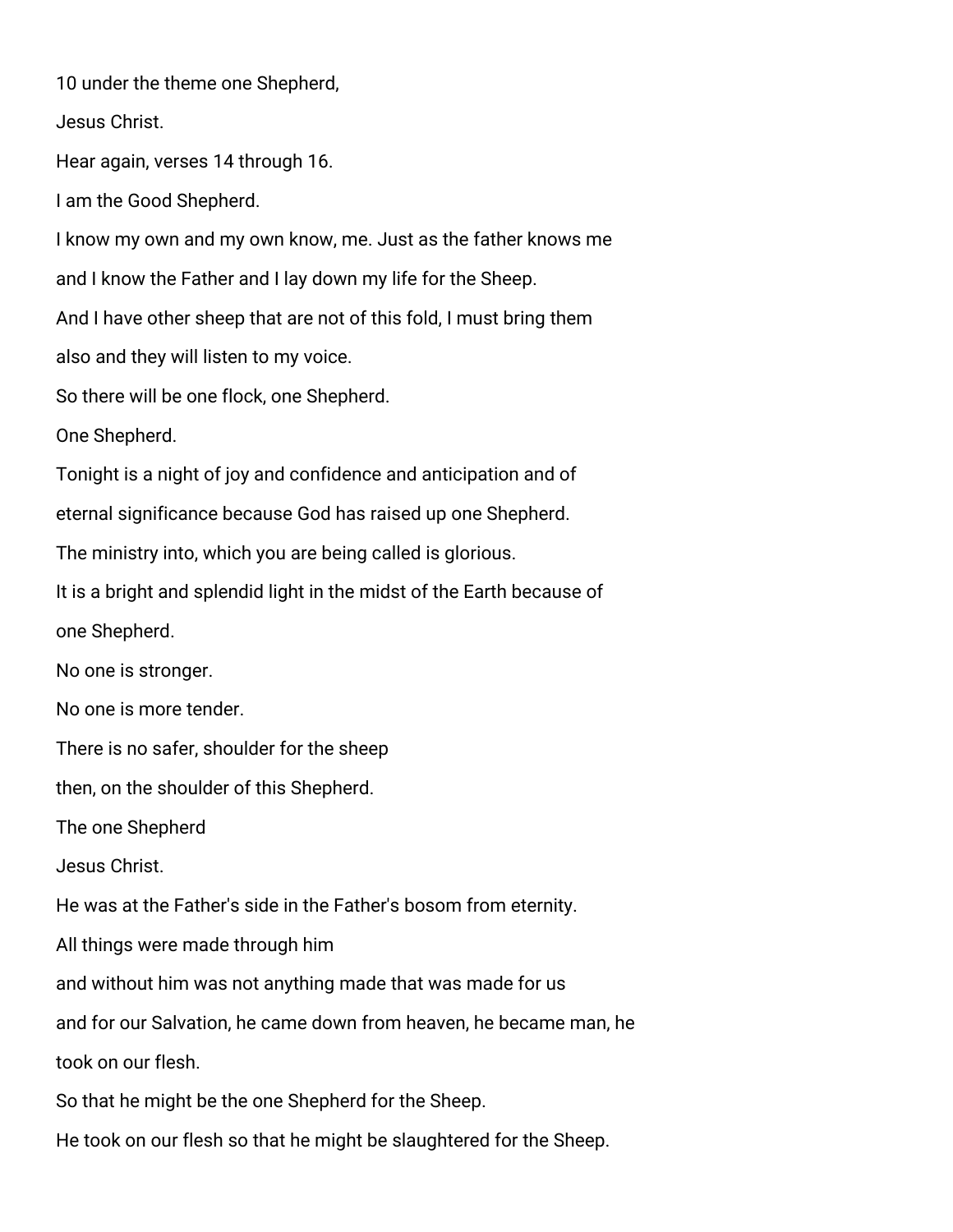The Lamb of God who takes away the sin of the world. So that we might be his dear Lambs. Tonight is a night of joy and of confidence and of anticipation and of eternal significance because God has raised up one Shepherd. And the time of his humiliation and the time of his shame and suffering is finished, he has done it. The remarkable saving work of the Christ of God is accomplished. Tonight is a night of joy, because of Jesus. The one Shepherd, And he is calling you to feed his Lambs. What a glorious Ministry. The ministry of the gospel of Christ. Glorious because of his power and his wealth, and his wisdom, and his might, and his honor, and His glory, and his blessing. Glorious because of his love. Earlier this week in a chapel sermon Christian Pieper reminded us that Call Day is not about us. Not about you. At its core it is about the love of Jesus Christ. He is the Good Shepherd. Who laid down his life for the Sheep. One Shepherd. Your Shepherd. Who died for you. Who Rose for you. Who knows you.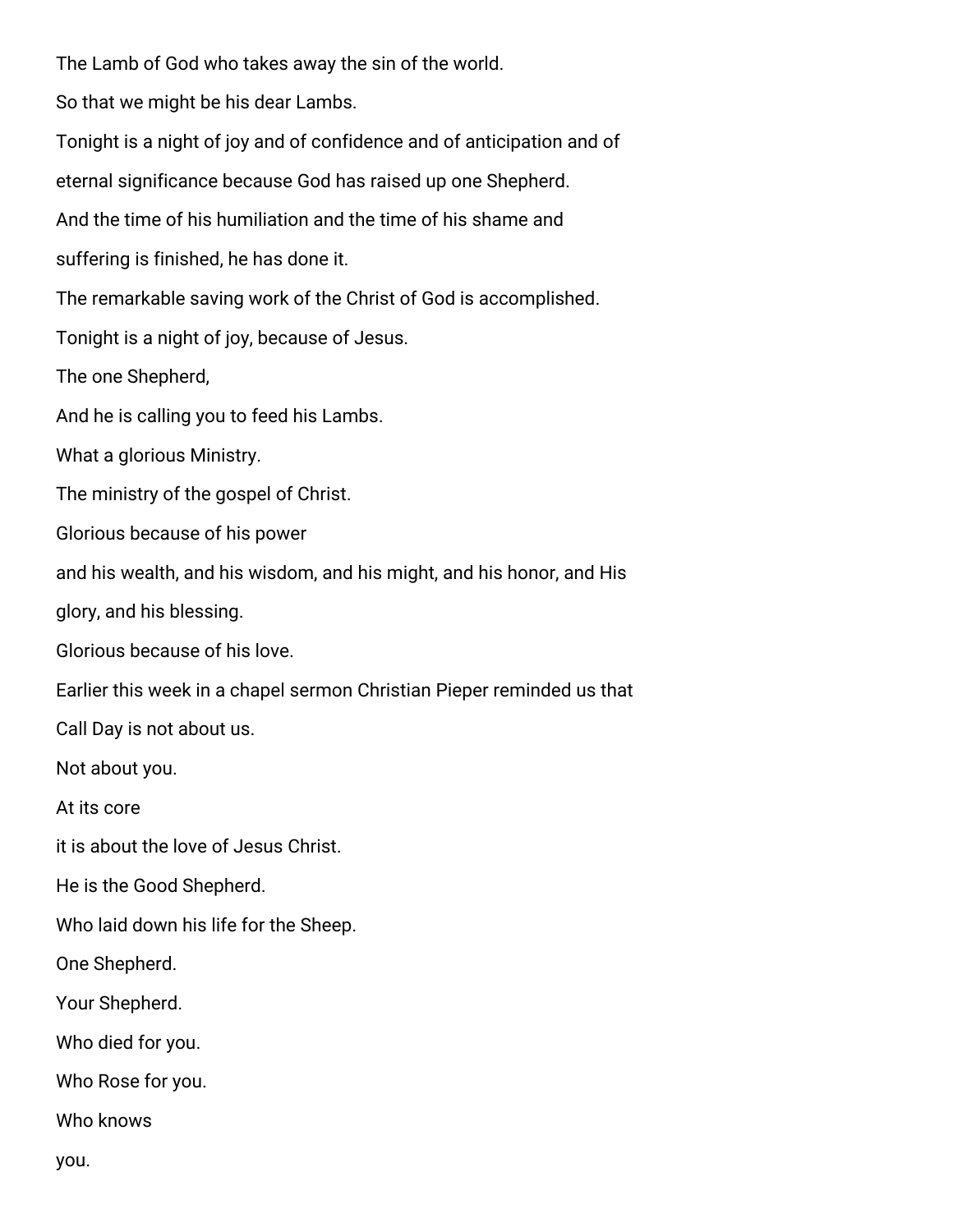As the Eternal Father Knows the Eternal Son, he knows you. This Jesus who reigns over all things enthroned at God's right hand of power. He loves you, he loves us all. He cares for us everyday, he hears our prayers. He promises never to leave us or forsake us. He is truly with us in his word. He is truly with us in his body and in his blood. He is with us standing in the midst of his flock come what may to the end of the age. His Shepherd's voice will one day summon you from your grave. And his love will be your eternal joy. Call Day is about the love of Jesus. It is about the one Shepherd. Tonight, your names will be read along with the name of the congregation and the name of a place. You will be called to many different flocks. But truly, there is one flock and one Shepherd. One Shepherd for all of us sheep. Our text this evening about the Good Shepherd and his sheep comes from right in the middle of John's gospel chapter 10. And it's fascinating to see the way that John really frames his whole gospel with language of sheep, and lambs proclaiming Jesus as both the Good Shepherd and also, as the Paschal Lamb, the Passover Lamb of God. Towards the beginning of the Gospel, right in chapter one, we have the Baptist pointing his finger and twice, saying of Jesus Behold the Lamb of God who takes away the sin of the world.

And then right away in Chapter 2, John has this emphasis that begins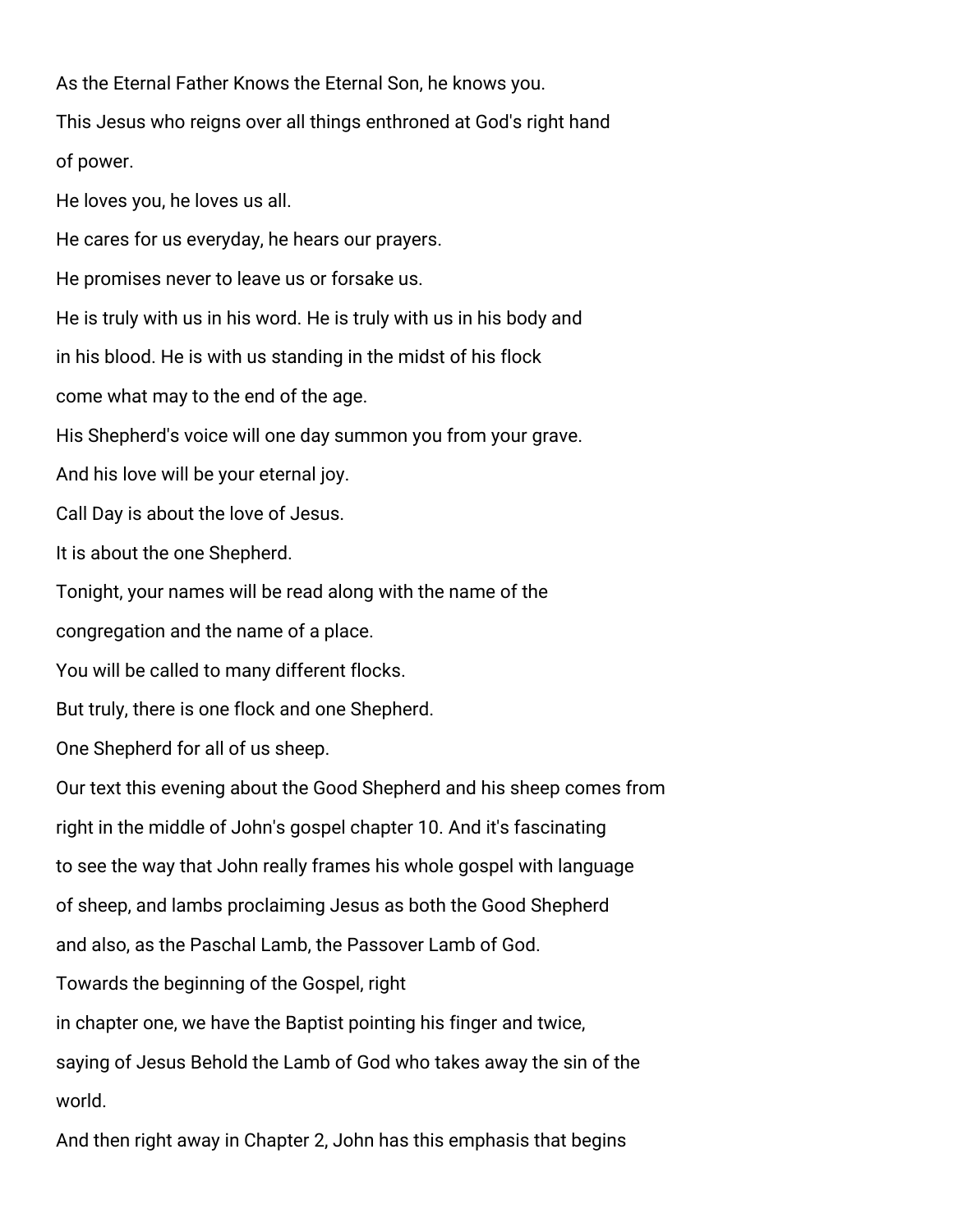on the Passover, the Passover. Chapter 2, we read. Now, the Passover of the Jews, was it hand in chapter 6, we read. Now, the Passover, the Feast of the Jews was at hand and third Passover what will be the final Passover in John's gospel is introduced in chapter 11. Now, the Passover of the Jews, was it hand. Chapter 12, right after that begins, 6 days before the Passover. And chapter 13 begins before the Passover when Jesus knew that his last hour had come. And three more times during John's account of Jesus trial and crucifixion he reminds us again and again, this is the time of the Passover. And John is the gospel writer who tells us that the soldiers did not break Jesus legs. So that is the scripture, say not one of his bones will be broken. Which is not only a reference to Psalm 34 but also an allusion to the instructions for the Passover Lamb. You shall not break any of its bones. All of the thousands and thousands of Passover Lambs that had been sacrificed and now here was the one. The one Passover Lamb of God. Who's blood would avert God's judgment upon sinners forever. He was the one willing lamb. The one willing Shepherd who laid down his life for the sheep.

He had the authority to lay it down.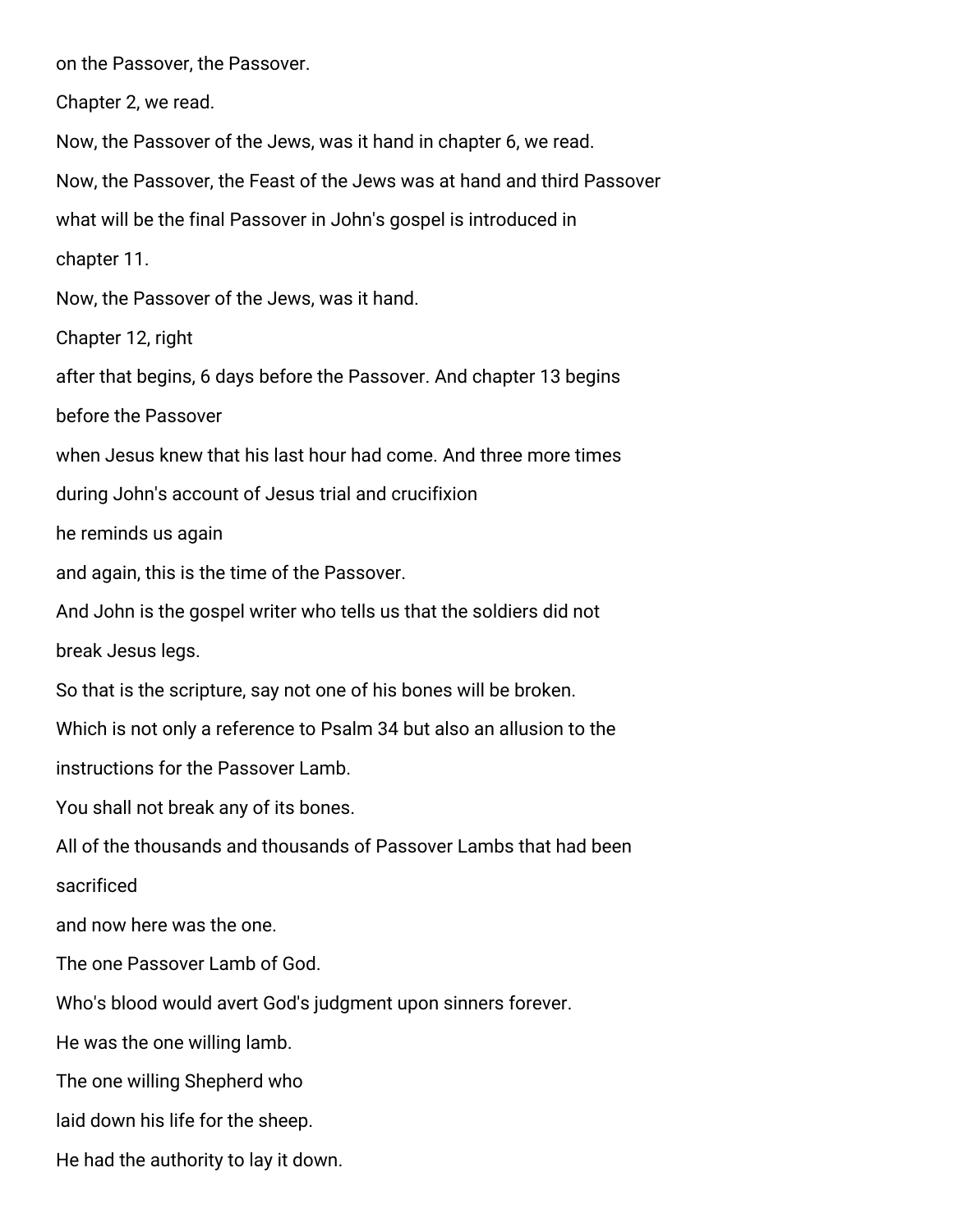He gave his life for you no one took it from him. And he who had the authority to lay his life down also have the authority to take it up again. This Jesus who has risen from the dead our triumphant Shepherd. The Gospel of John which began by referring to Jesus as God's lamb and which right in the center has Jesus declaring himself, our Good Shepherd also ends with talk of sheep. In John 21, the final chapter, the risen and triumphant, Shepherd stands before, Peter and charges him. Feed my Lambs. Shepherd, my sheep. Feed my sheep. Peter isn't the one Shepherd. Neither is any other disciple and neither are you. There is one flock and one Shepherd Jesus Christ. But what a wondrous thing is happening here, at the end of John's gospel, as the Good Shepherd, the victorious lamb calls Peter to Shepherd, his lambs, Jesus, lambs, Peter. Peter who just before Jesus was arrested, had boasted Lord why can't I follow you I will lay down my life for you. Peter to whom Jesus had replied. Will you lay down your life for me? Truly, truly, I say to you the rooster will not crow before you have denied me three times.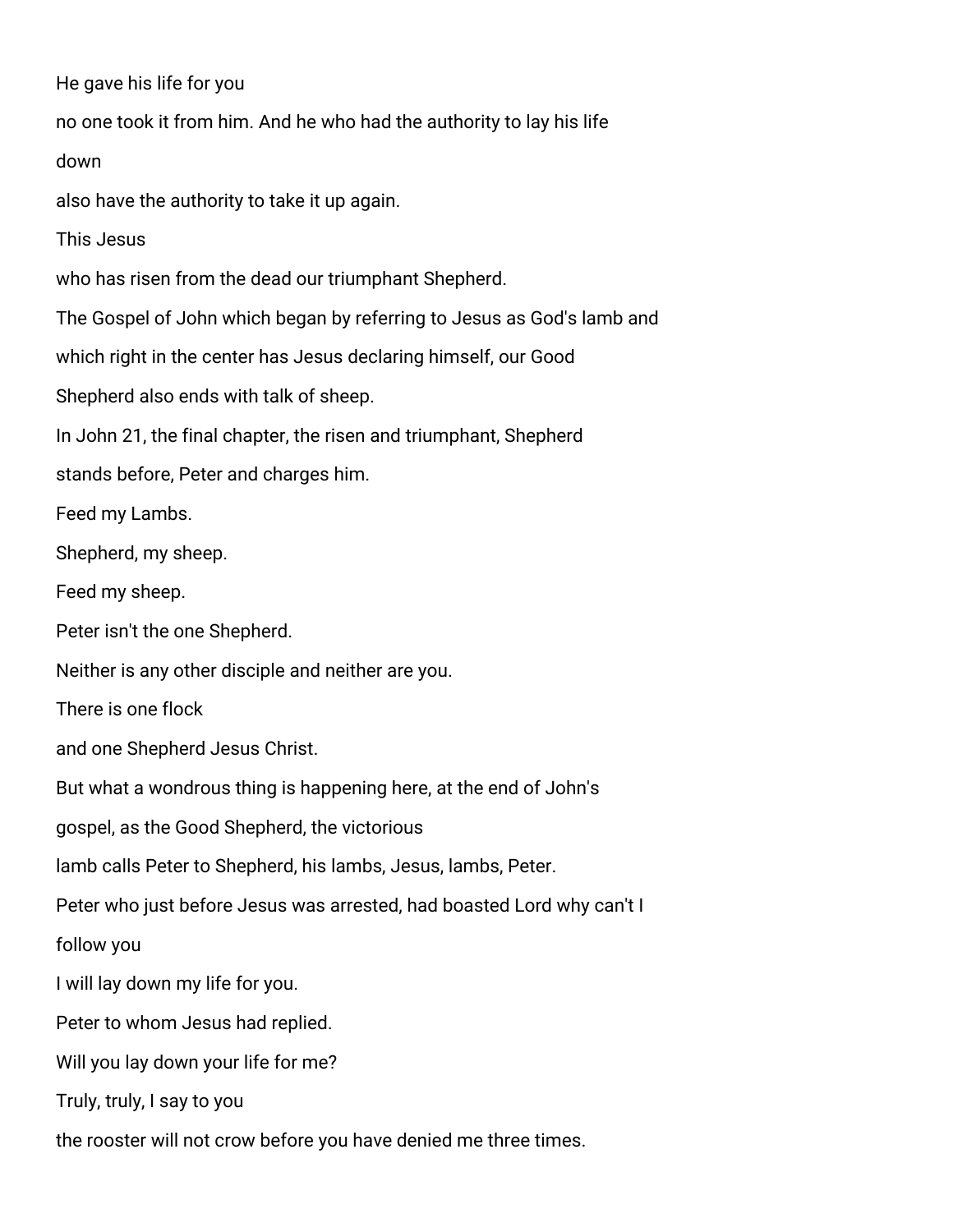Peter would find himself, weak and weeping. There is one flock and one Shepherd. Only one who's faithfulness, never wavered and will never waver. One Shepherd who laid down his life for us. One Shepherd, who will never deny us because he cannot deny himself. One Shepherd, whos rod and staff in life and in death will prevail for us and will bring us home. Peter is not that Shepherd and neither, are you. But what a wondrous thing is going on here at the end of John's gospel. The one Shepherd is calling another to feed his lambs to Shepherd, his sheep, to be a pastor. And what the Lord God did for Peter and others at the end of John's gospel he continues to do for his church. And he does so here tonight. He is making you Shepherd's, watchman, over his flock. He who gave his life for the Sheep here tonight gives you for his sheep. Tonight, here Jesus Christ is shepherding, his flock. He is calling you to go forth with his word and with his sacraments, with his love, with his service, with his humility and meekness with his strength, and authority with his rod, and his staff and almost certainly also,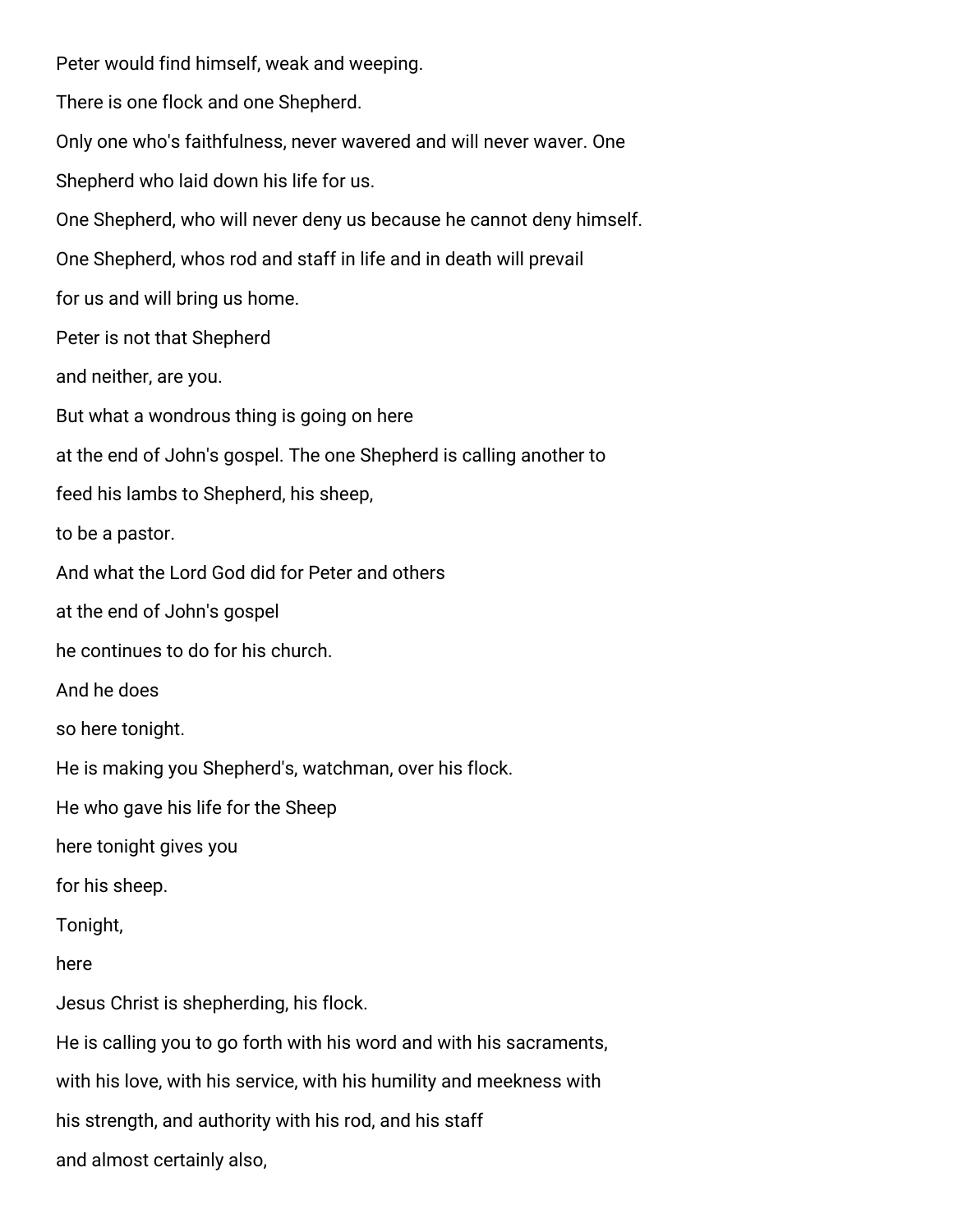with his wounds and his sufferings.

I pray that a warm reception greets, you at the place where you're being called. I pray that your ministry will be blessed by God and it will be, and it will be carried out with joy.

And that you would often often be blessed to see the fruits of your labors.

I pray that the flock, would you serve would display the unity and the peace of Christ.

My own years as a pastor in Iowa where I think the richest and happiest years of my life.

But whether through the sin and hostility of others,

or through your own sin and weakness and brokenness

there will also be many times when the glorious Ministry of the gospel

of Christ

does not seem so glorious.

And when the strong Pastor who he has called to care for his sheep will not feel strong and when the faithful shepherd He has called will be confronted by his own lack of zeal and unfaithfulness.

As with Peter, there will be times when you find yourself weak and weeping.

In those times, dear brothers and sisters

the faithfulness of the one Shepherd, your Shepherd, Jesus will endure.

His arms will be strong for you.

His shoulder will be your rock and place of refuge. His word and

promises will bring life to death soaked bones.

His Sacrament will bring ointment and healing to your heart and to your

lips. His strength, not yours, his righteousness, not yours his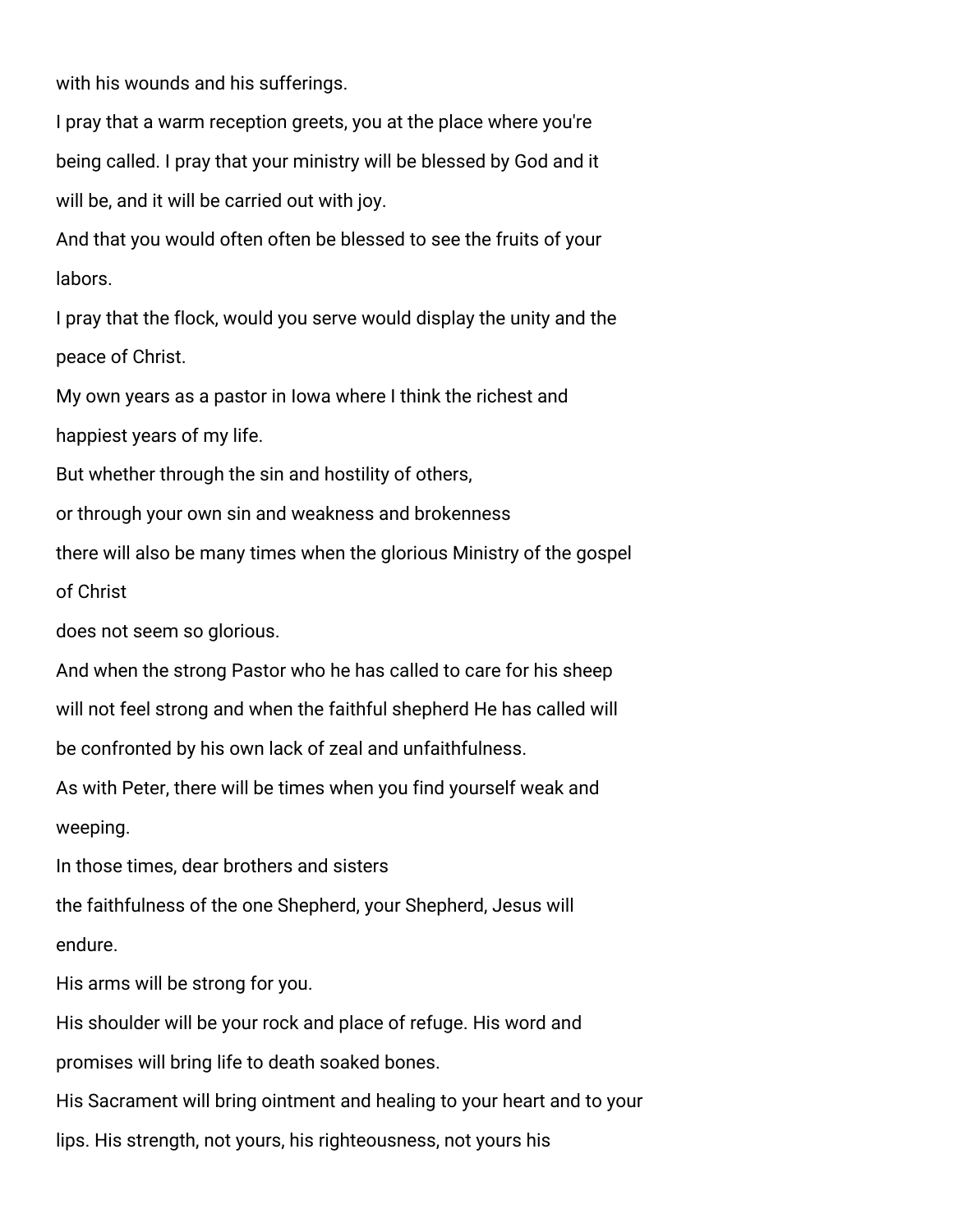authority, not yours, his love not yours is your hope and the church's

hope.

He is so good.

So true, he will not fail you.

You.

Will you lay down your life for me,

Jesus asks, you?

Truly, truly, I say to you

the rooster will not crow till you have denied me three times.

But if you turn the question around,

and if you ask Jesus,

Will you lay down your life for me?

Oh yes.

Right

there is your hope and your joy for a lifetime of self-giving

**Ministry** 

in his name for he will answer you again and again.

Yes, for you, dear lamb, I have laid down my life and for all the

dear, lambs whom I've called you to Shepherd, in my one, flock with

one Shepherd.

In his sermons on the Gospel of John Martin Luther encouraged future

pastors with these words and it's a couple paragraphs of words.

So here we go.

I know says Christ that the devil will assail you severely for my sake

to make you sad and weary and impatient.

So that you stop your work and say I wish I had never begun this.

That is what is happening too many now Luther continues and I myself

have often felt this temptation to displeasure and disgust and it

actually thought if I had not begun to do this, I would never again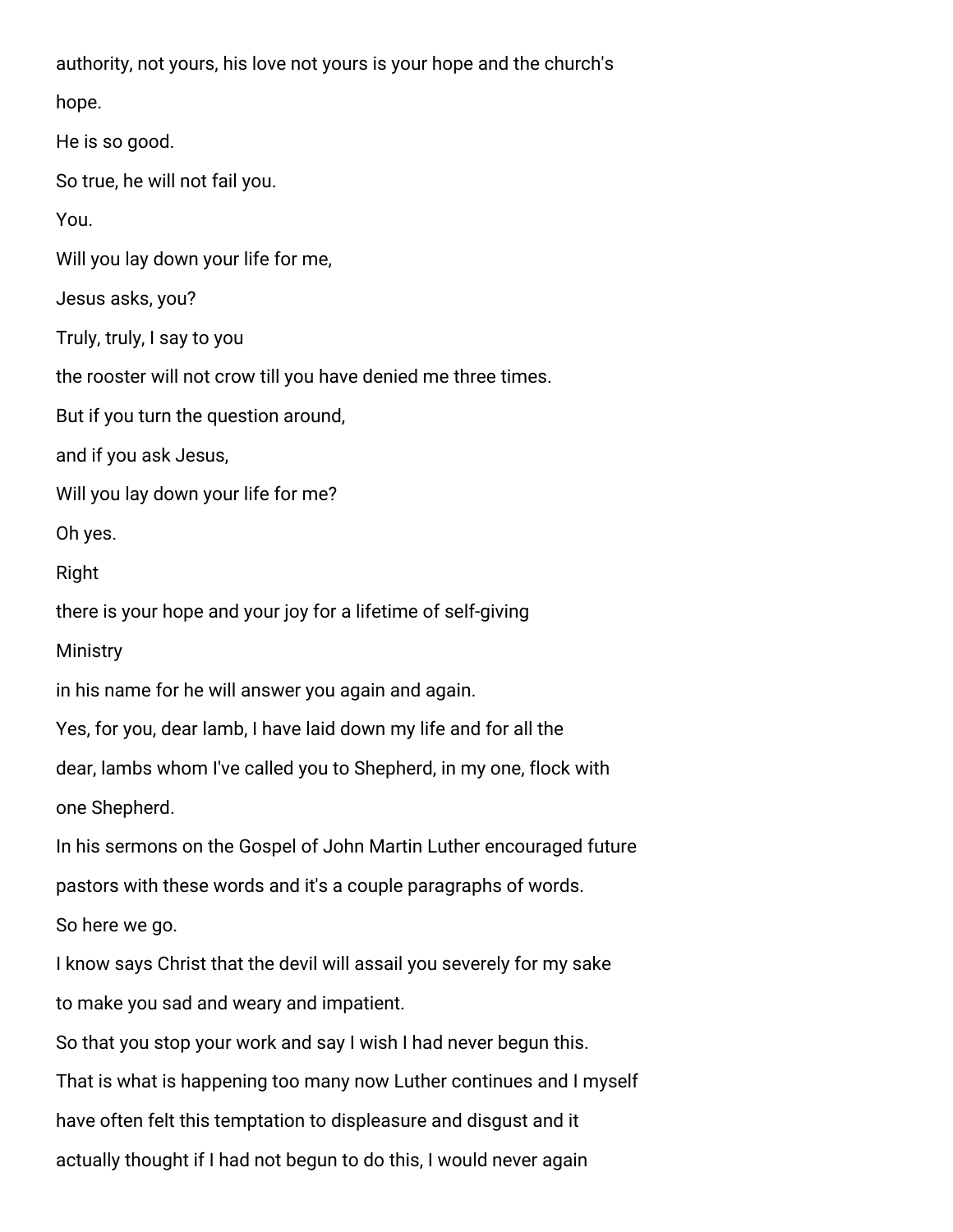want to preach another word, but would want to let everything go as it goes.

For flesh and blood are real flesh-and-blood.

And everyone is dazed by the fact that he must see and suffer so much contempt ingratitude and danger in return for his love and good turns.

But says Christ, no.

Do not let the devil the world or your own flesh overpower you.

But think how I have loved you.

And still love you and how much I have spent on you that you may be righteous acceptable to the father saved through me.

His Minister and priest in my disciple for this I have suffered and

overcome everything, both a devil and the world were able to do to me

so friend remain in my love.

And do not let the many trials and displeasure, which they arouse discourage you.

Remain in Christ's love.

Indeed.

Labor, then you're friends with joy in Christ with freedom in Christ.

In the love of Christ for you, serve with energy and devotion, bring

the good news of the Good Shepherd, too many, be a good shepherd for

Christ flock.

Yet always in this confidence.

That finally, there is one flock.

One Shepherd

Jesus

the Good Shepherd who laid down his life for us sheep.

To his name, be all glory at this Seminary, throughout his church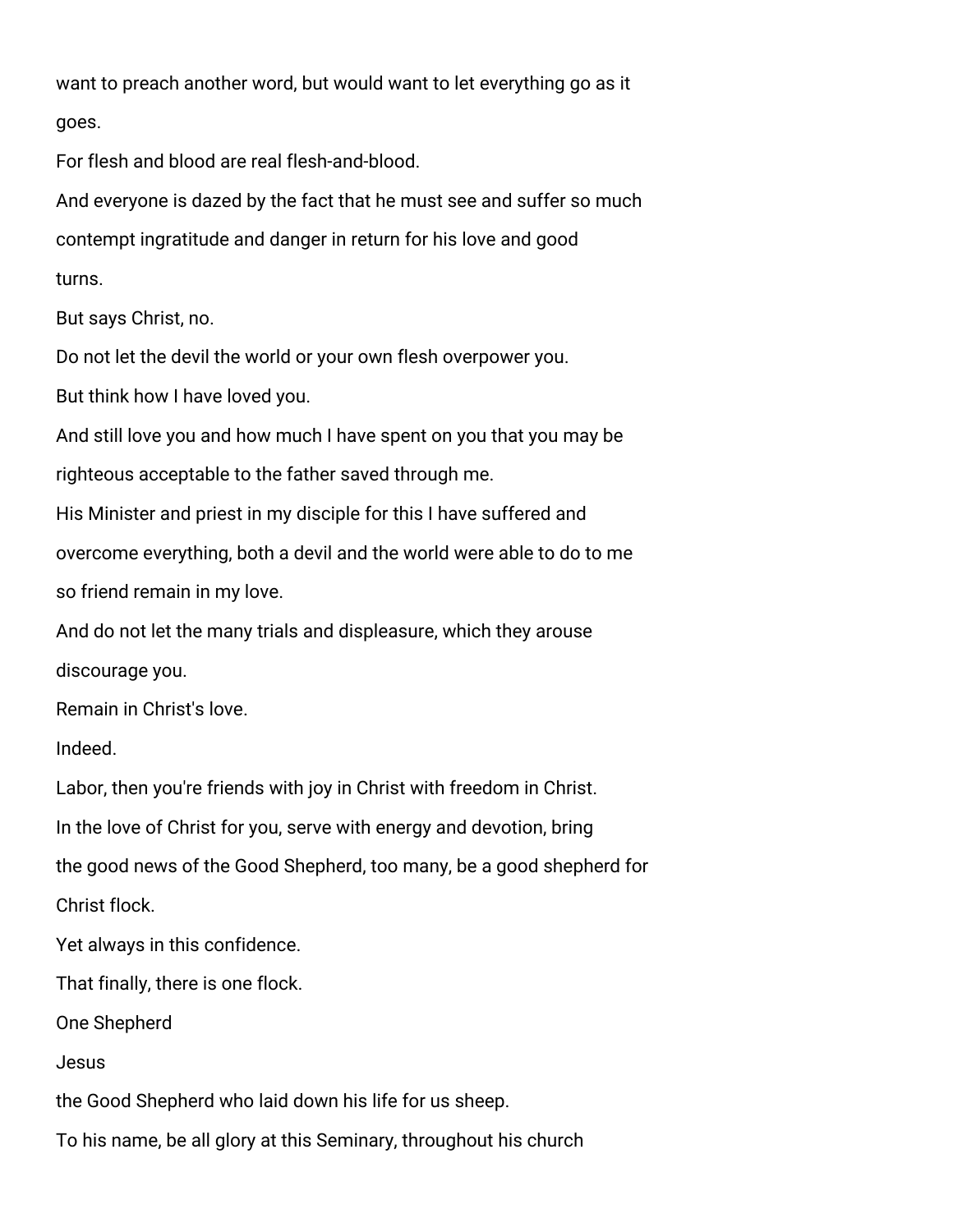and in your lives of ministry.

Amen.

Please be seated.

In Christ's name, we welcome you who are present here in the chapel

and those who are watching

live stream via the Internet.

This evening is a joyous occasion for us all and President Egger

thank you for reminding us that the joy comes from the one Shepherd

and his one flock

Tonight, the Concordia, Seminary Community joins our

candidates, their spouses and children families, and friends,

supporting and calling congregations in praising God and celebrating

his gift of workers for his church.

I also want to thank the staff and offices that have worked so

diligently to make this in person service happen.

Alix-Ann O'Brien

who's our Director of Campus Services and Events Coordinator has

worked diligently

for this to come

come be.

Our Communications Department with Melanie Ave

and Sarah Maney have worked hard.

My executive assistant Kathy Whitcomb, who does most all things

placement in that office.

Last year, we could not meet in person

because of the covid-19 lockdown.

This year we are in person but we are under some rather significant restrictions by St.

Louis County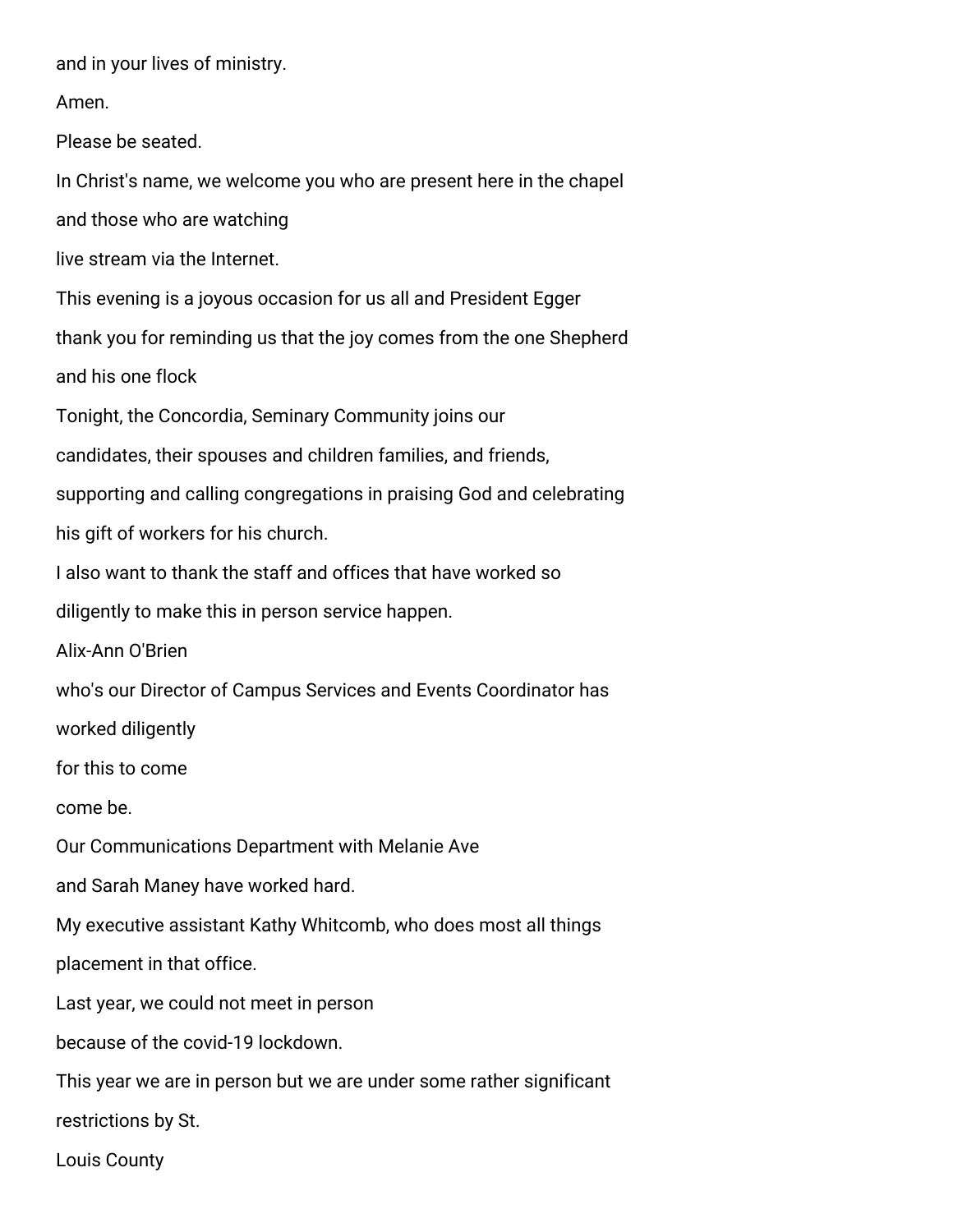in the terms of wearing mask, social distancing, limited occupancy in a building

and making contact with other people.

Next year we hope and we pray that we will be back to a full Chapel no

mask, handshaking

hugs smiling faces.

But this year, we want to acknowledge some of the disappointment that

is here because not all family and children and friends are able to be

here, as each candidate was given, just one guest to invite.

We thank you for understanding.

And we hope that you are celebrating as you watch online with all of us here in the chapel this evening.

For the assignment, at a meeting on Saturday, April 24th, the Council

of Presidents acting as the Board of Assignments for the Lutheran,

Church-Missouri Synod.

After much prayer and deliberation in the months, leading up to this vote.

## Approved

the placement of students from calls for are some synodical seminaries. Our sister seminary Concordia, Theological, Seminary, in Fort Wayne Indiana held their placement service last evening. Tonight, we announce calls for 47 students in our residential MDiv

program, 7 residential alternate route students who are currently on

vicarage, 2 students from the Center

for Hispanic Studies, 3 from are Cross-Cultural Ministry Center in

Irvine,

California, 2 from our Ethnic Immigrant Institute of Theology program.

We'll also announce the placement or placement pending of 3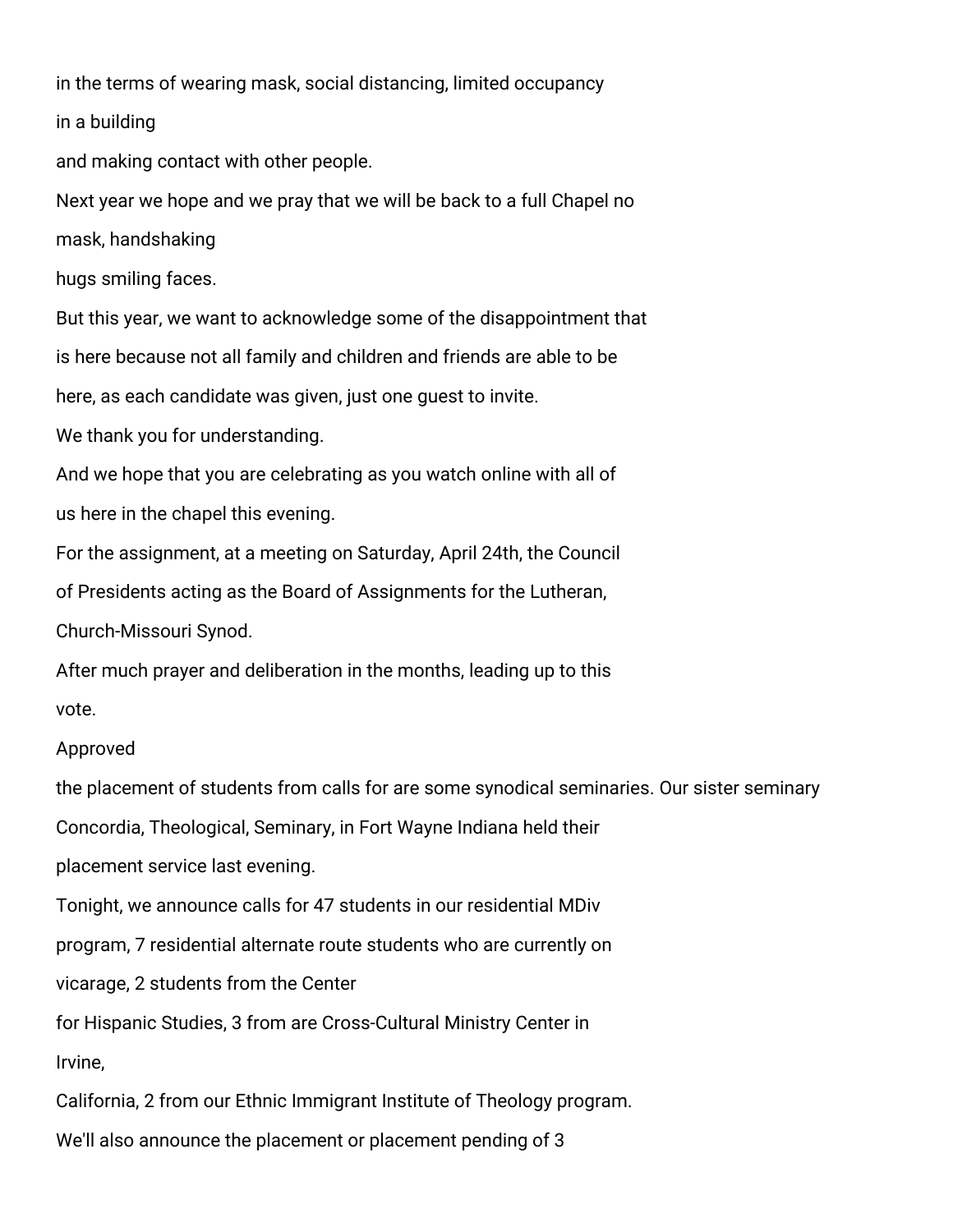deaconesses from our residential program

and 2 deaconesses from the Center of Hispanic Studies. It's our privilege to have with us this evening, the Council of Presidents and presidium of the Lutheran, Church-Missouri Synod. And I welcomed Rev. David Maier, president of Michigan District, and also Chairman of the Council of Presidents, to greet you this evening. Dr.

Egger, thank you for the opportunity of being here

glad, again for the invitation.

Take this off.

There we go, I'm good with that

trust me.

I'm looking at some future pastors here and we are so very grateful. I want to thank the professors the great teachers of the church for what you have done for these men and hope that you're grateful to them.

But Brothers, you have been prayed for ever since we knew that we had vacancies in our congregations, or if we knew you before hand, you've been prayed for his well. 35 District presidents would normally be over here along with the presidium, but I want you to know that if they could not be here, they're probably watching online. And again, they have not stopped to pray for you for your congregations and for the larger parishes that will be around your particular congregations. You what you had great teachers and you are going to come into a world though that is completely different from what many of us have known in the past.

You've got one good year of experience under your belt and that's when covid was first erupting,

right. Now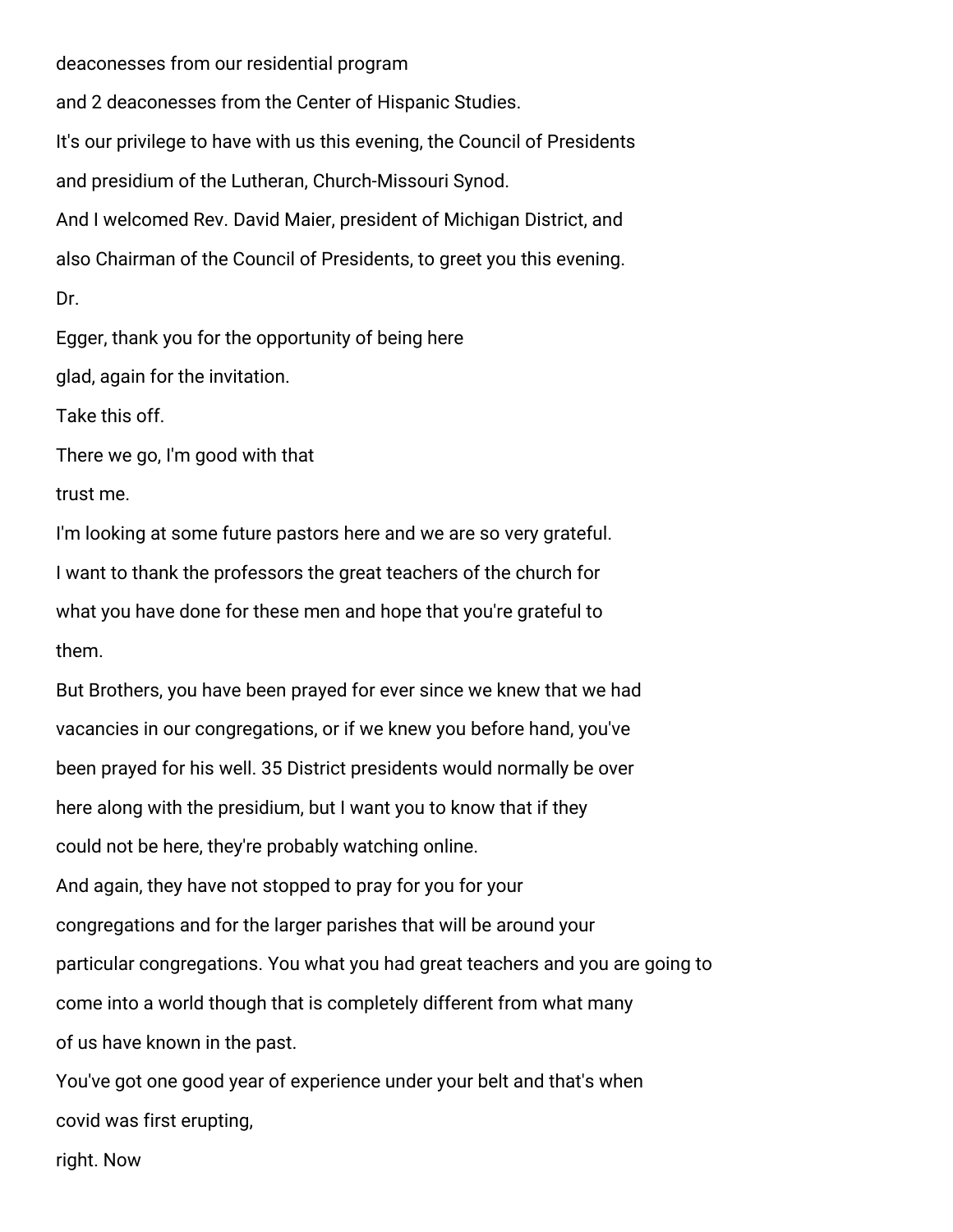you're going to go back out into the field and we're wondering when are the masses going to return? When are the exiles going to return again? And you're going to wonder how do we get past some of the big questions masks, right? No masks loving it. What about other things? Other big questions that we're facing like the equality act? How is that going to affect our churches and our schools? And we begin to wonder. No, Peter had a great teacher also. We've heard about Peter and we recognize, you know, what, it was for three years, that he was with Jesus. And yet he's thrown out there and we realized that he faced some big big changes. The Lord never left them as you heard. You know, when he was on Joppa's roof, the big sheet comes down. It has all of these animals on it and the command is given, you know, kill and eat. And Peter is, is quick to respond Lord, you know, these are dirty animals. I would never eat this reminds the Lord of his commands in the Old Testament. And yet we see this Peter is he continues to argue with the Lord, lose the argument, that's always a good thing.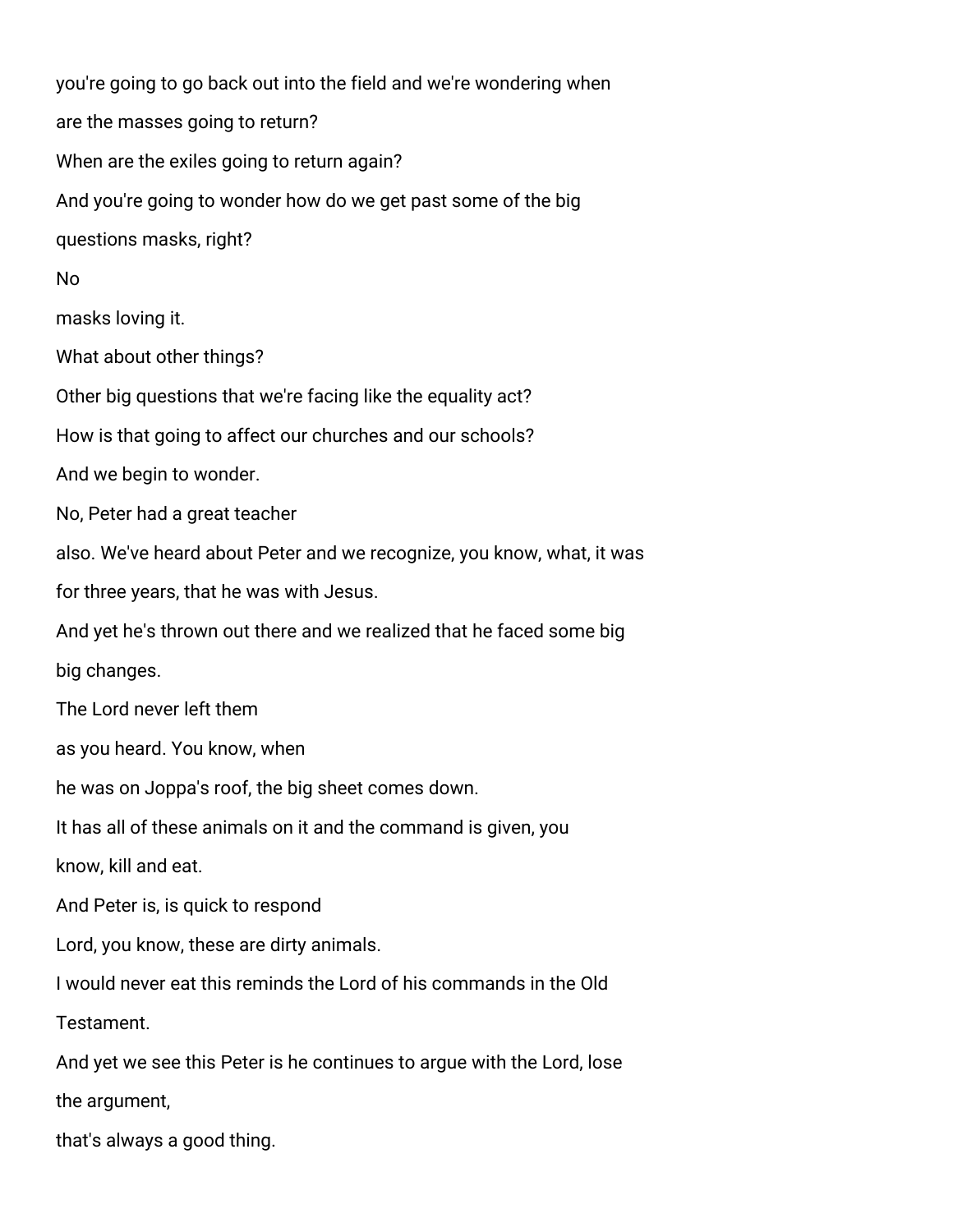And then we realize also

as he gets into that whole episode of what is taking place that the Lord reminds and do not call anything unclean that I have made clean. No, the Old Testament applied, some of those, same principles of separation the people, as well as one thing to do that with animals,

but then to people. We see that, even in the formation of the of the temple, you have a Woman's Court and then the Laymen's Court you have the Gentile Court, the Women's Court and then the Layman's Court and then the priest and inevitably the the Holy of Holies, but there was separation.

I'm so thankful that we live in the New Testament when we recognize and see you, the one Good Shepherd as we have just heard about this evening.

The one blessed savior that looks out at the world and recognizes that all of us have fallen short, all of us are different. You know, there was one book that really kind of, I think just highlighted the entire fact, and looking at the Old Testament and look at all these laws that just separated.

What's the one overarching theme

we can take from that?

What what classified these animals as unclean or an anomaly or abnormal? It's the fact that they were all different, oddballs.

The anomaly may have been

if you were in the sea, you shouldn't be an eel because you should have had fins.

You should have had the scales and therefore, the eel is out.

The Old Testament law was no oddballs allowed.

Jesus, fulfilled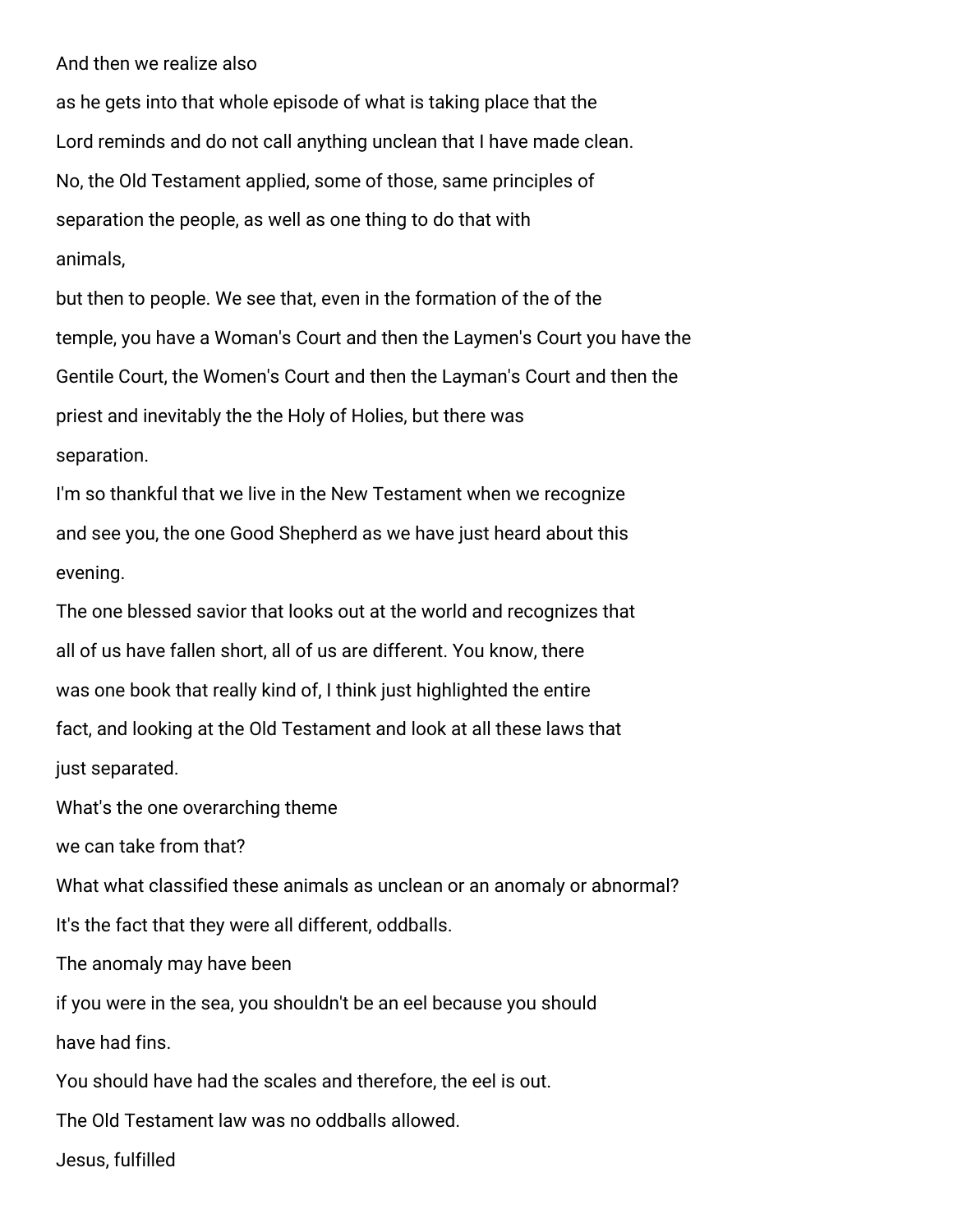all of the Old Testament, all of the law.

And if we could say there's one overarching principle now we're all odd balls

but God loves us anyway.

And that's the message of the Gospel that you get to carry into your churches into your communities, into your parishes.

Jesus culminated his time on Earth by giving his disciples the Great Commission.

And even though the Gentiles were once considered dirty and to be separated the goyim, he says no go to the unclean Gentiles in all Judea and Samaria and to the ends of the Earth. And Jesus approached the unclean people although with this made many, especially with those within the church and also became the reason that he finally died. No oddballs allowed was replaced again by, we're all oddballs a rule of Grace, but God loves us anyway. Now we look at the Old Testament laws were three things that happened quickly in the Gospel of Luke, in chapter 8, and it if you take them together, you begin to see Christ's heart for Ministry and his intent. There was the the healing of the naked madman who Jesus commissioned, really as the first missionary to go back into his hometown.

Then you have the hemorrhaging woman hemorrhaging for 12 years kept her

unclean.

Could not work if I could not gather.

She did not stain him, she left whole.

And then, of course, after you've already been with a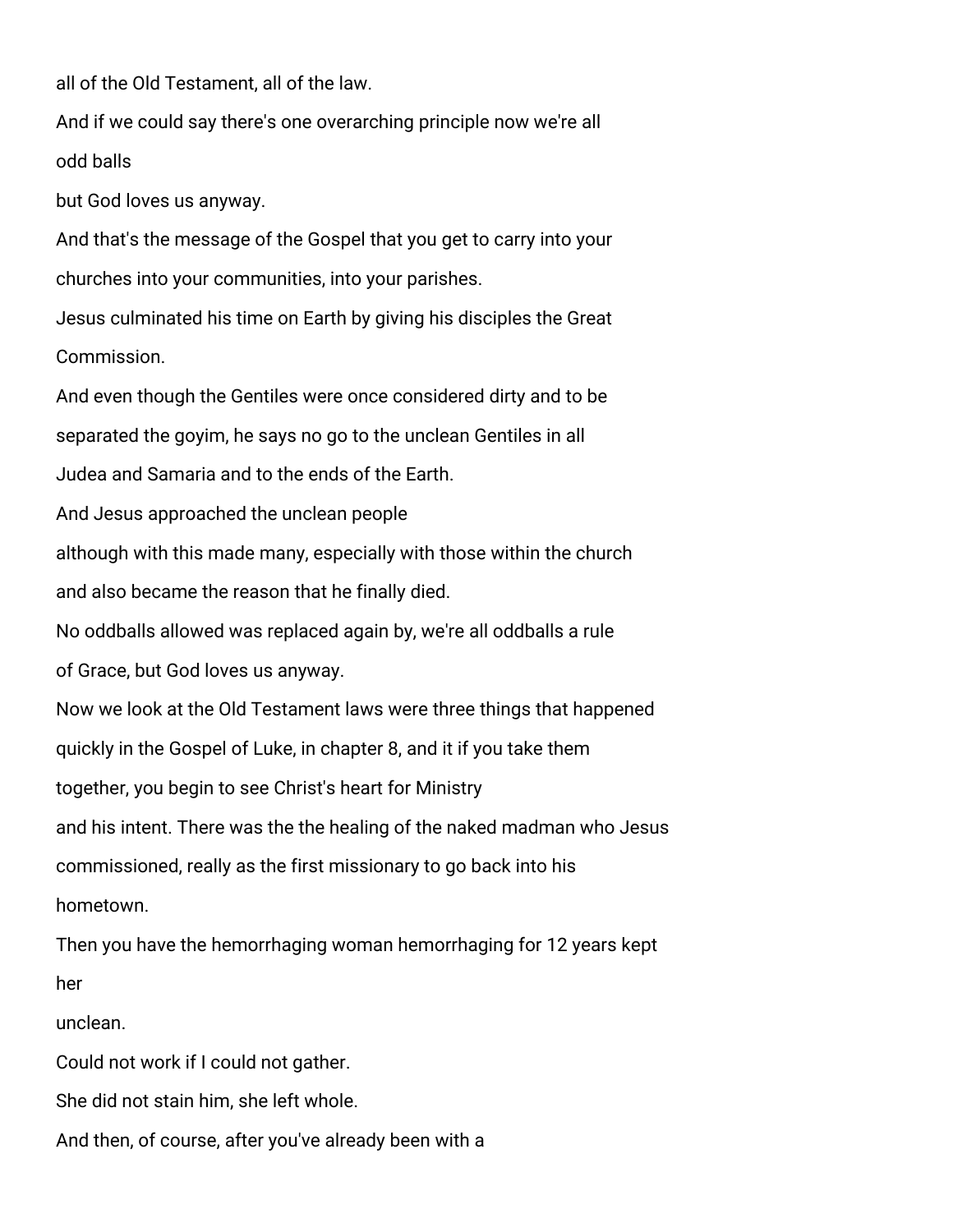crazy man a Gentile and now hemorrhaging woman why not touch a corpse and he heals Jairus's daughter. Brothers as we look at with Christ did there we come to realize that God has come for everyone. The law was not a was not abolished, it was fulfilled. And you now it's a great gospel message to give to each and every one of your congregations. The Apostle Paul initially, one of the most reticent and resistant to change who prayed probably every day

even as a Pharisee of Pharisees, I thank God that I am not a Gentile or slave or woman ended up writing these revolutionary words under the inspiration of the spirit. There is neither Jew, nor Greek, slave, nor free male nor female for all are one in Christ, Jesus. Grace, Grace, found a way.

Brothers, may it be that as you get up and you'll hear about your calls and you'll anticipate them along with your spouses or family. However, it might be, may it be that you resolve to know nothing among your people accept Jesus Christ and him crucified. Doesn't matter if we wear masks or not, they'll be other decisions you'll wrestle with.

But please resolve,

please resolve to preach the crucified Christ. And may you never boast, except in the cross of our Lord, Jesus Christ through whom the world has been crucified to you and you to the world.

We all want to say, welcome to you.

These are great men that want to support you continue to pray with you and encourage you.

We want to say, welcome to the front lines.

God bless you.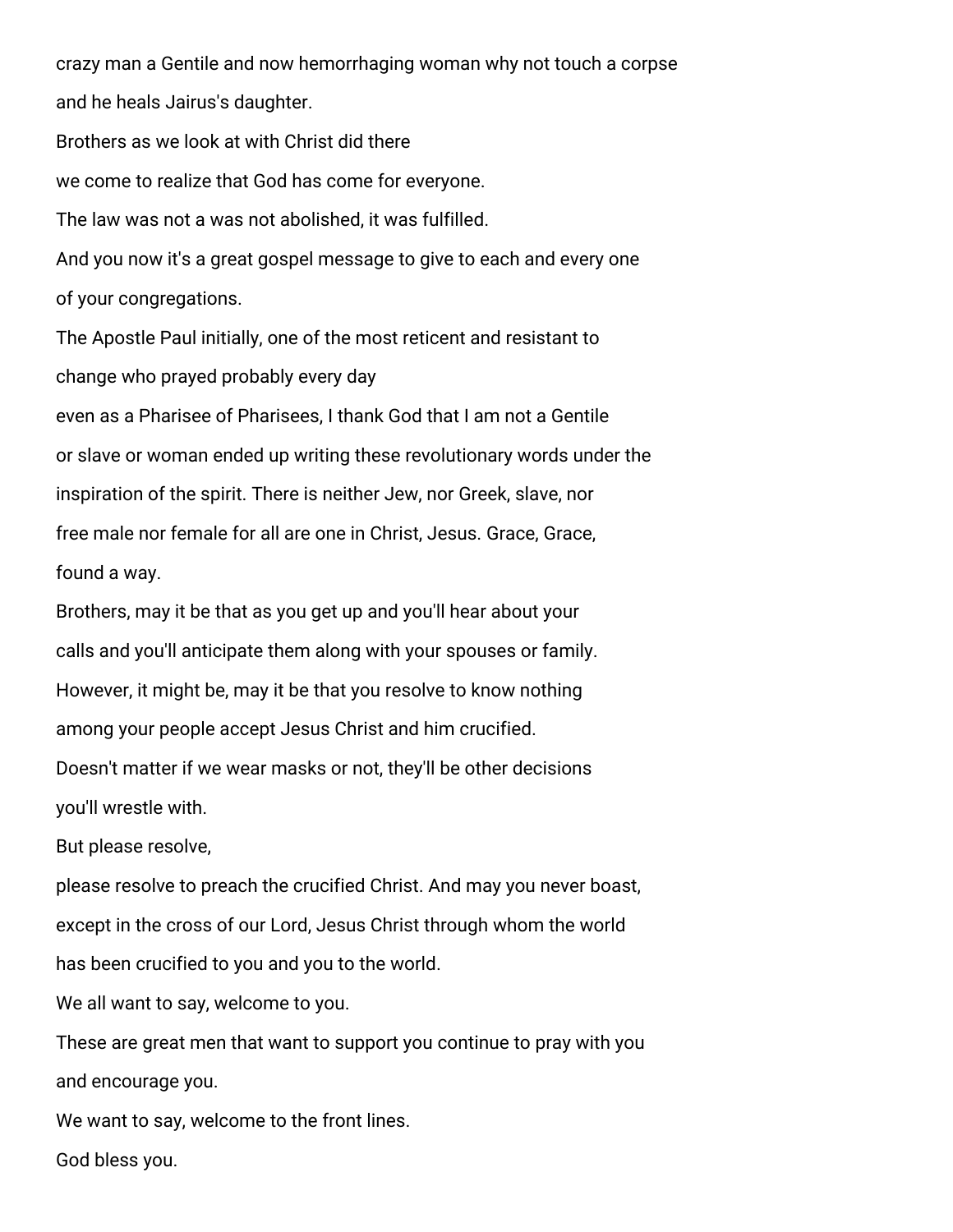Thank you, president Maier.

We're also have honored to have with us this evening, the Rev, Dr. Matthew Harrison, President of the Lutheran, Church-Missouri Synod and President Harrison

I invite you to come and bring you the greetings to the students to

this evening.

Thank you very much.

Thank you Tom, for that wonderful sermon, and thank you, David.

I was in a sheep paddock one time in South Australia and

I was with the shepherd, the owner of the sheep driving into that

paddock.

And as he was driving, his utility truck with me in it, all of a

sudden, the sheep started to flee thousand of them

probably 1500. And all the sudden he Graham began to say he was a Lutheran

guy who began to say hey Bob.

Hey Bob, just about that loud.

Hey, Bob.

And within a couple of minutes

1000 sheeps round of that truck.

So thick, you could step out, you felt like you could step off and

walk across them.

My sheep hear my voice.

And you are Jesus sheep.

We're so thankful for you.

We're so thankful for the Seminary and its faculty.

Thankful for this moment in your life and we're thankful for these

people, you've invited to see this event.

I'm sure they are all your major donors over here.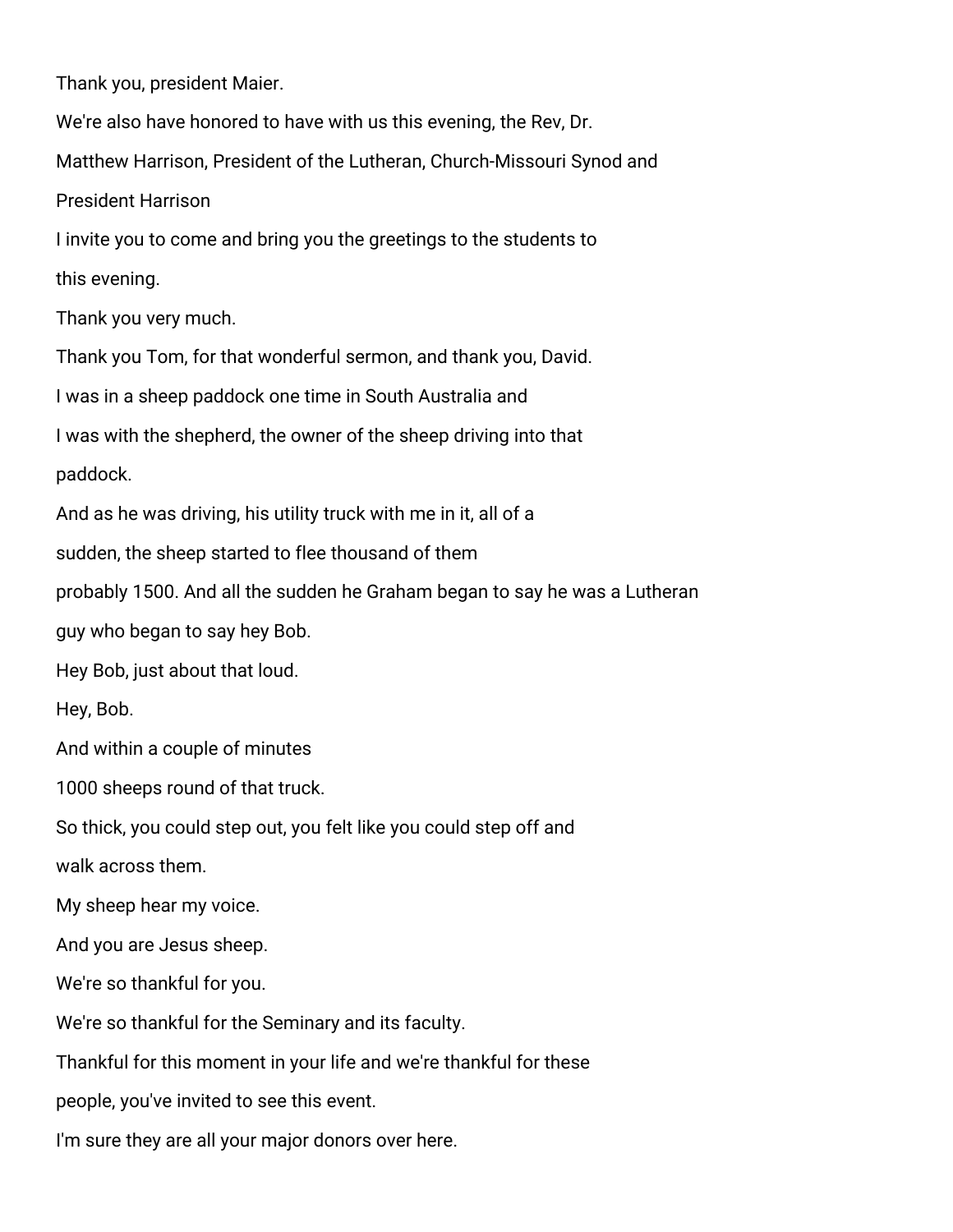Have you learned something about fund development, right?

Right off the

bat.

We thank all of you for your investment in these men and your

partnership with them how exciting this will be.

There's really not much left to say.

Now you who are sheep yourselves are sent.

And the powerful Lord blesses through his word, the God of Peace

who brought again from the dead

our Lord Jesus Christ

the great Shepherd of the Sheep by the blood of the eternal covenant covenant.

Our Lord Jesus Christ

establish you buy every good thing for the doing of his will.

Working in you that which is well pleasing in his sight through Jesus

Christ to whom be glory forever and ever.

Amen.

Dear brothers and sisters.

As you hear your name called and your placement announced remember

God's word in

Paul's second letter to the Corinthians for what we proclaim is not ourselves but Jesus Christ, as Lord with ourselves as your servants for Jesus sake. For God who said let light shine out of darkness has shown in our hearts to give us the light of the knowledge of the glory of God in the face of Christ Jesus.

The following candidates have been certified for the office of the Holy Ministry and the Diaconate ministry by the Faculty of Concordia Seminary.

I invite the first group of candidates to line up.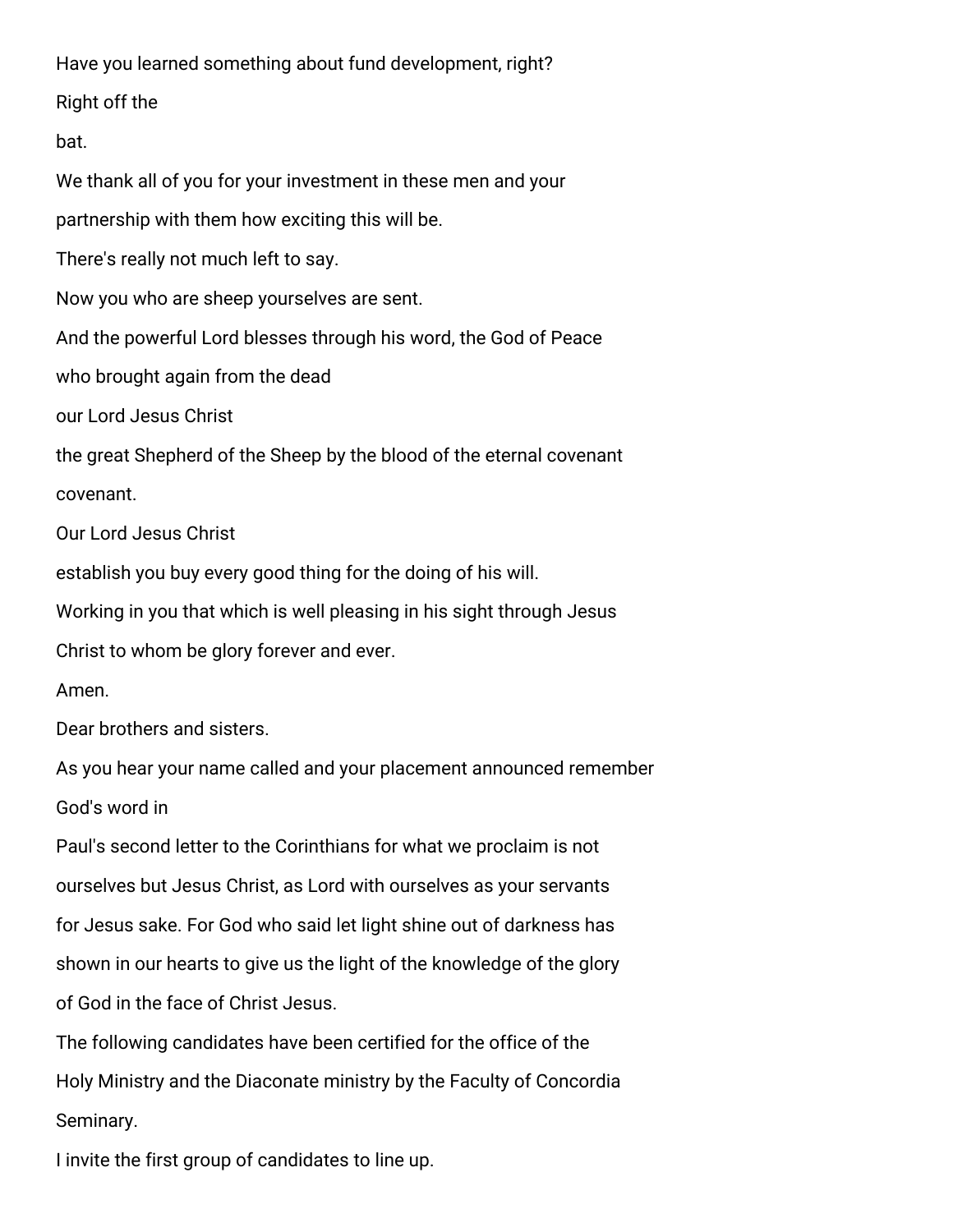Members of the Faculty of also written, special notes of encouragement for each of our candidates, which I will read along with the placement. And you're probably wondering, yes, it is now time for me to come down and actually do this. Shawn Baker, assistant, pastor Bethany, Lutheran Church, Johnson County, or Overland Park, Kansas, Kansas District. Dr. Schmidt has written Shawn your genuine, humility and sincere graciousness are a delight in your preaching. I pray that God blesses people through your words and work. Garrett. Rickey Becket associate pastor Zion Lutheran Church Mount Pleasant, Michigan, Michigan, District. Doctor Penhaligon. Ricky, I recall one day, at Concordia Ann Arbor loaning, you my pocket edition of the book of Concord so that you could explore the confessions and Lutheranism for yourself. And here you are. May our Lord bless your subscription of these, confessions as you serve his people in his church wherever he calls you to serve. Jake Bellinghausen Pastor Grace Lutheran Church, Vestal New York Eastern District. Doctor Nafzger writes. God has served you in Christ Jake and he sent you to serve others in his name.

You have carried out your service in the dorms with integrity and joy.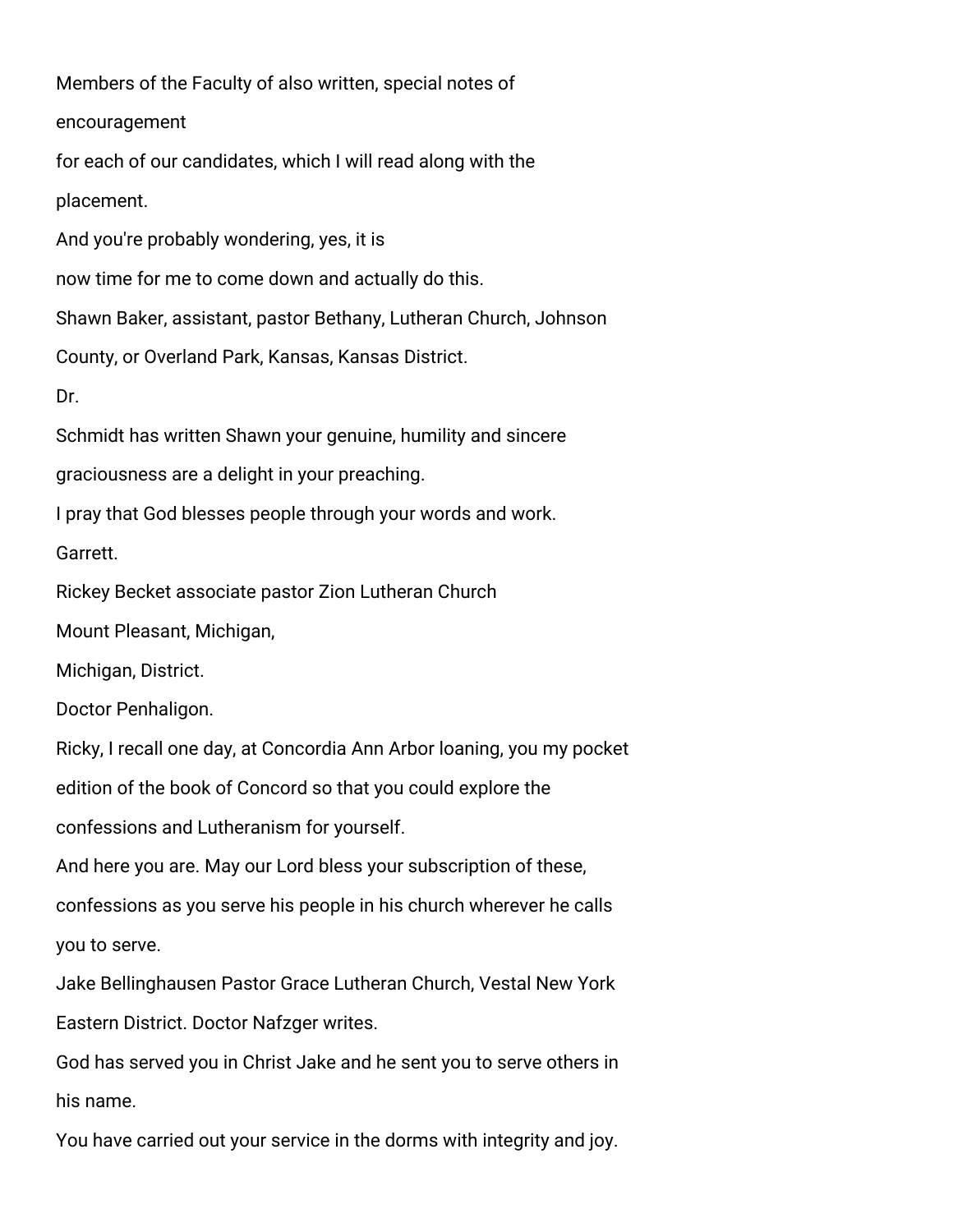Now bring that same joyful service to this congregation and

community.

Matthew Berry Pastor Concordia Lutheran Church Sikeston, Missouri,

Missouri District.

Dr.

Seifrid writes.

May the Lord bless you Matt and make you a blessing to those to whom,

he sends you. Preach the word in season and out of season for the joy

and strengthening of the flock.

Jeff Bierman associate pastor Trinity Lutheran Ministries

Edwardsville,

Illinois, Southern Illinois, District.

Dr.

Okamoto writes.

Jesus said to the disciples you did not choose me, but I chose you and

appointed you that you should go and bear fruit.

Now, he has chosen you for special service.

Go and bear fruit.

Chad Bolosan, Pastor Messiah, Lutheran Church, Sterling, Illinois,

Northern Illinois, District.

Dr.

Thompson writes. Chad, a listening ear and a thoughtful reply are valuable for pastoral Ministry and are gifts you possess. God bless you as you lead his people.

Nathaniel Brown.

Pastor.

Trinity, Grace and Trinity, Lutheran, Churches Odessa, Corral and

Walter Township Minnesota, Minnesota, North District.

Dr.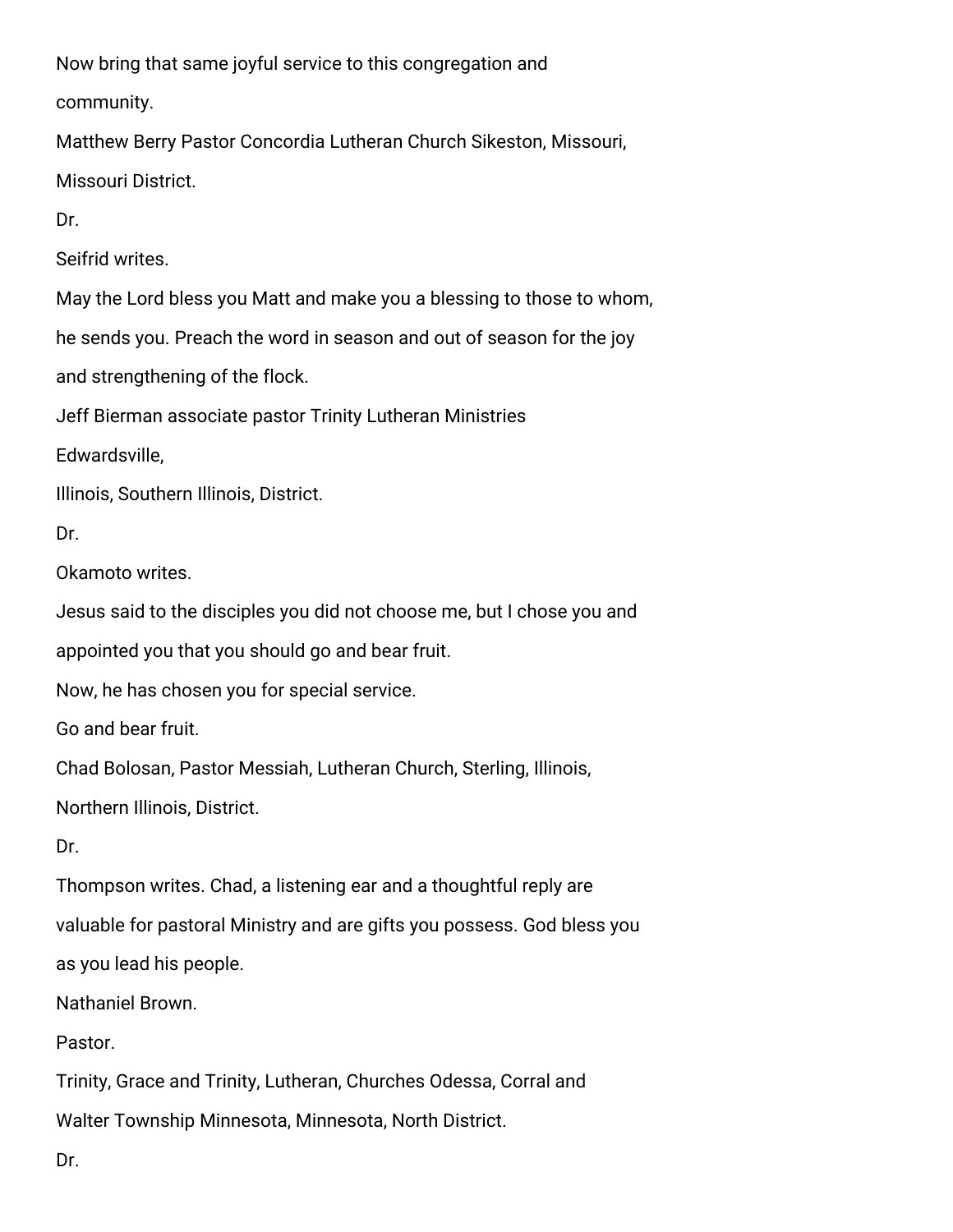Burreson writes. A master sacristan and house fellow Nathaniel. You have learned the art of light and now it will render the ministry of Christ to supply, the needs of the Saints. Justin Cullen, Pastor Faith Lutheran Church, Sullivan, Illinois, Central Illinois District. Dr. Elowsky writes. As you go out into the ministry, take the whole armor of God with you. Develop that spiritual muscle memory, so that when the assaults come you will not be overcome but be able to stand firm in the faith and prevail. Christopher Deneen associate Pastor, Our Savior Lutheran Church Lansing, Michigan Michigan District. Dr. Thompson writes. Chris, God has gifted you with patience and compassion along with a strong sense of service in Ministry. The Lord blesses you care for his people. George Dunholm Pastor and church planter Emmaus Lutheran Church St. Louis Missouri, Missouri, District. Dr. Marriott writes. Geordie, we have shared many conversations over the Commandments. May your ministry, lead you, and Kara to love the Lord, with all your heart, soul, mind, and strength. And to love your neighbor as yourself. This is the greatest commandment. Micah Drengler associate pastor Living Word, Lutheran Church and School The Woodlands Texas, Texas district. Doctor Haupt writes. Your pastor

a heart for fellow students in need your gracious humility at your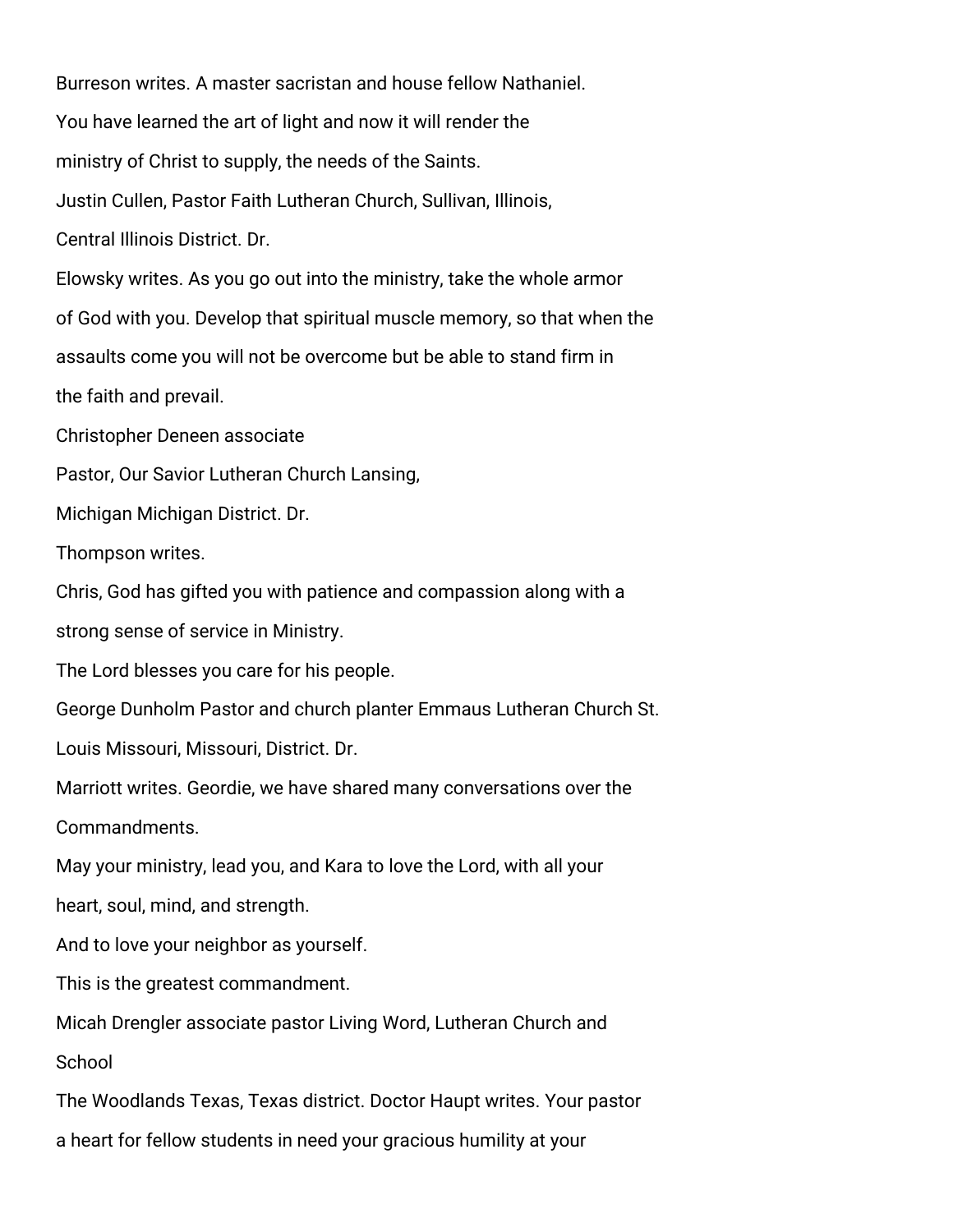vicarage congregation and your southern charm and humor are gifts, the Lord Jesus has given you for accomplishing. His mission. Go boldly into that mission as the person Christ, has shaped you to be. Matthew Dubensky Pastor St. Paul Lutheran Church, Chicago Heights, Illinois. Northern Illinois District. Dr. Marrs writes. Put on then as God's chosen ones holy and beloved compassionate hearts kindness, humility, meekness and patience. It has been wonderful watching you grow in these attributes, readying yourself to serve God's people in Christ. Miguel Gonzalez Feliciano Pastor King of Glory Lutheran Church Elgin, Illinois Northern Illinois, District. Doctor Penhallegon, writes. Miguel and Rachel it was a joy to teach and interact with you both at Concordia University, Ann Arbor. Now, it is a joy to celebrate your first call. I look forward to seeing how our gracious Lord will bless your efforts together in his harvest fields wherever those fields maybe. Daniel Gregg Pastor the Lutheran Church of the Holy Spirit Elk Grove Village, Illinois, English District. Dr.

Peter writes. You have encouraged us to do everything in the name of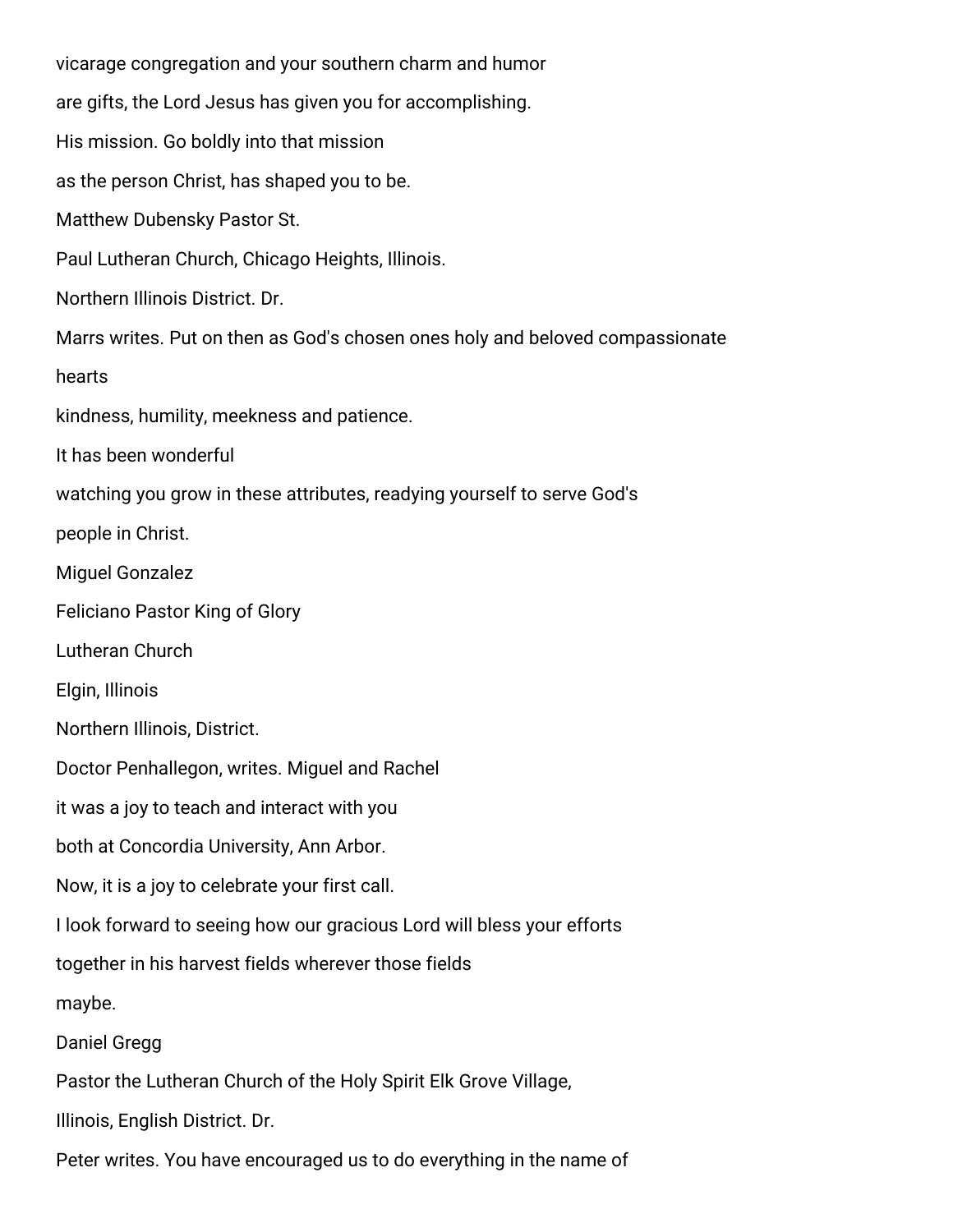## the Lord

Jesus, Colossians 3:17. May you now Proclaim repentance for the forgiveness of sins in Jesus name, and by his power, as you minister to his people. Brendan Harrell associate pastor Our Saviors Lutheran Church and School Springfield, Illinois Central Illinois, District. Doctor Rockenbach writes. Brendan you have the qualities of a wise owl, you think. I'm not quite sure how to react to your classmates. Anyway Doctor Rockenbach writes. You think deeply about many things so that you can find creative ways to collaborate and care for others, God bless your service and proclaiming the gospel of Christ. Aaron Hickey associate pastor Redeemer Lutheran Church, Peoria, Illinois, Central Illinois District. Dr. Biermann writes. Your smile proceeds you and your enthusiasm for the moment, infects, all those around you. Make both omnipresent in your ministry except of course, when the law demands otherwise, Joseph Highley Pastor First Lutheran Church and School, Ponca City, Oklahoma, Oklahoma District. Dr. Kolb writes. We will miss you, and Sieck Joseph, and we hope to see you soon on the other side of the continuing education, experience. Blessings to you and Rachel as you venture into Ministry. Zachary Huffman associate pastor Redeemer Lutheran Church Seymour, Indiana, Indiana District. Dr. Rockenbach writes. Zack, your parrot characteristics of being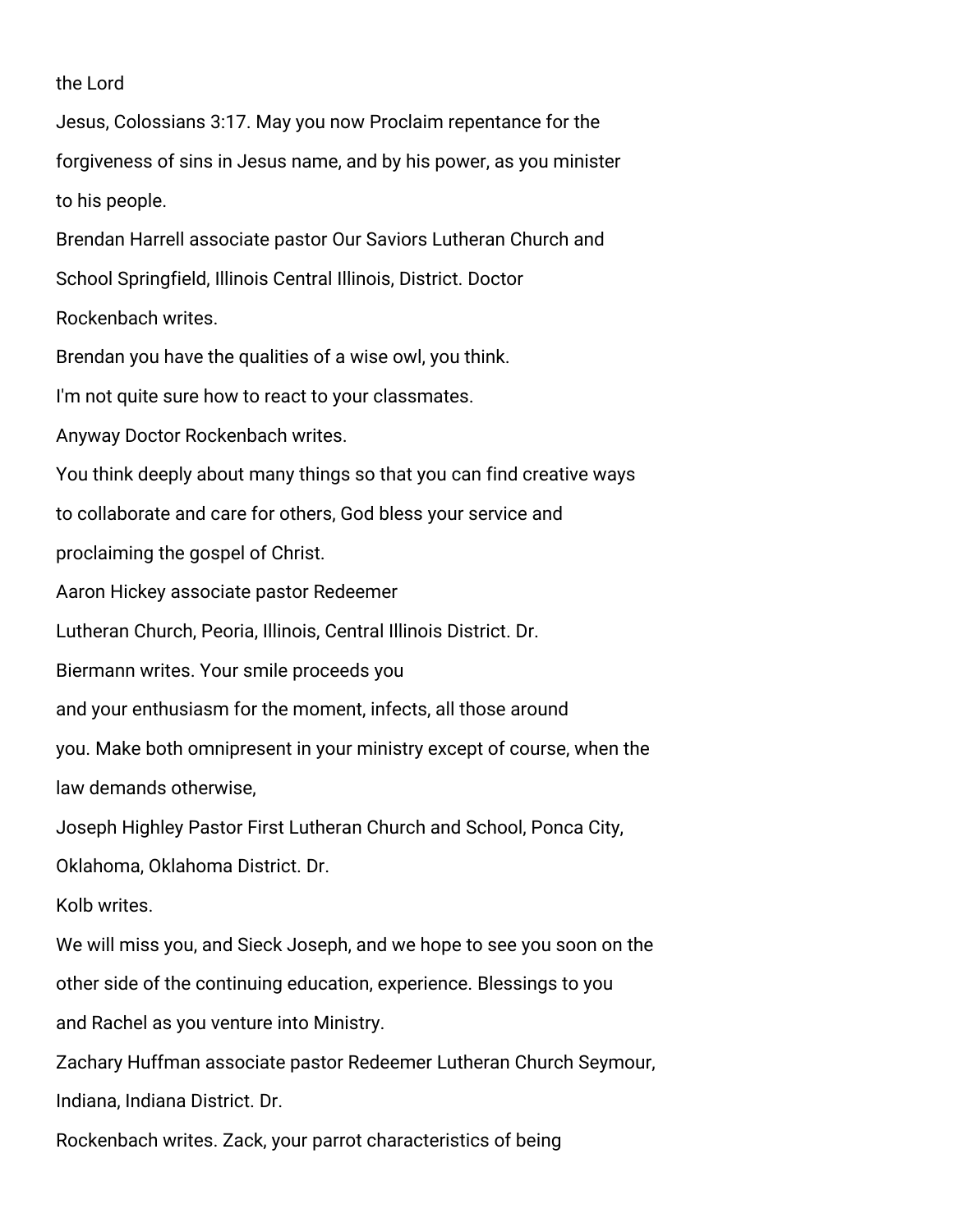enthusiastic creative and wanting to care for others will serve you well in Ministry.

God bless you and Jody as you faithfully proclaim, God's word. Andrew Johnson associate, pastor Shepherd of the Hills Lutheran Church, San Antonio, Texas, Texas District. Dr. Haupt writes.

Andy your heart for the lost and your innovative leadership in our Lord's mission to the world flows from our Lutheran understanding of the power of the word as a goes out to all nations. Go out in that mission with the Lord's promise that his word will not return void but will accomplish what he has given it to do. Quincy Koll Pastor Christ, the Cornerstone and Mount Olive Lutheran churches, San Diego, and Poway California Pacific, Southwest District. Dr. Elowsky writes. Gregory the Great once said, Pastors are servants of the servants of God. May you have the heart of a servant as you go out to serve the servants, wherever he calls you.

Joel Kosberg assistant, pastor Emmanuel Lutheran Church, Downers Grove Illinois, Northern Illinois District. Dr, Nafzger writes. Joel, our Lord has given you the ability to lead with tenacity and humility. This as served you, well on the court and in your studies and it will help serve faithfully in your congregation. May God, grant you and Becky strength and joy, as you proclaim Jesus in word and deed. Joshua Leborious, Pastor Edgewater Lutheran Church Eastvale, California Pacific Southwest District. Doctor Thompson, writes. Josh, your initiative and can-do attitude inspires. May the spirit of God continue to Grant you insight for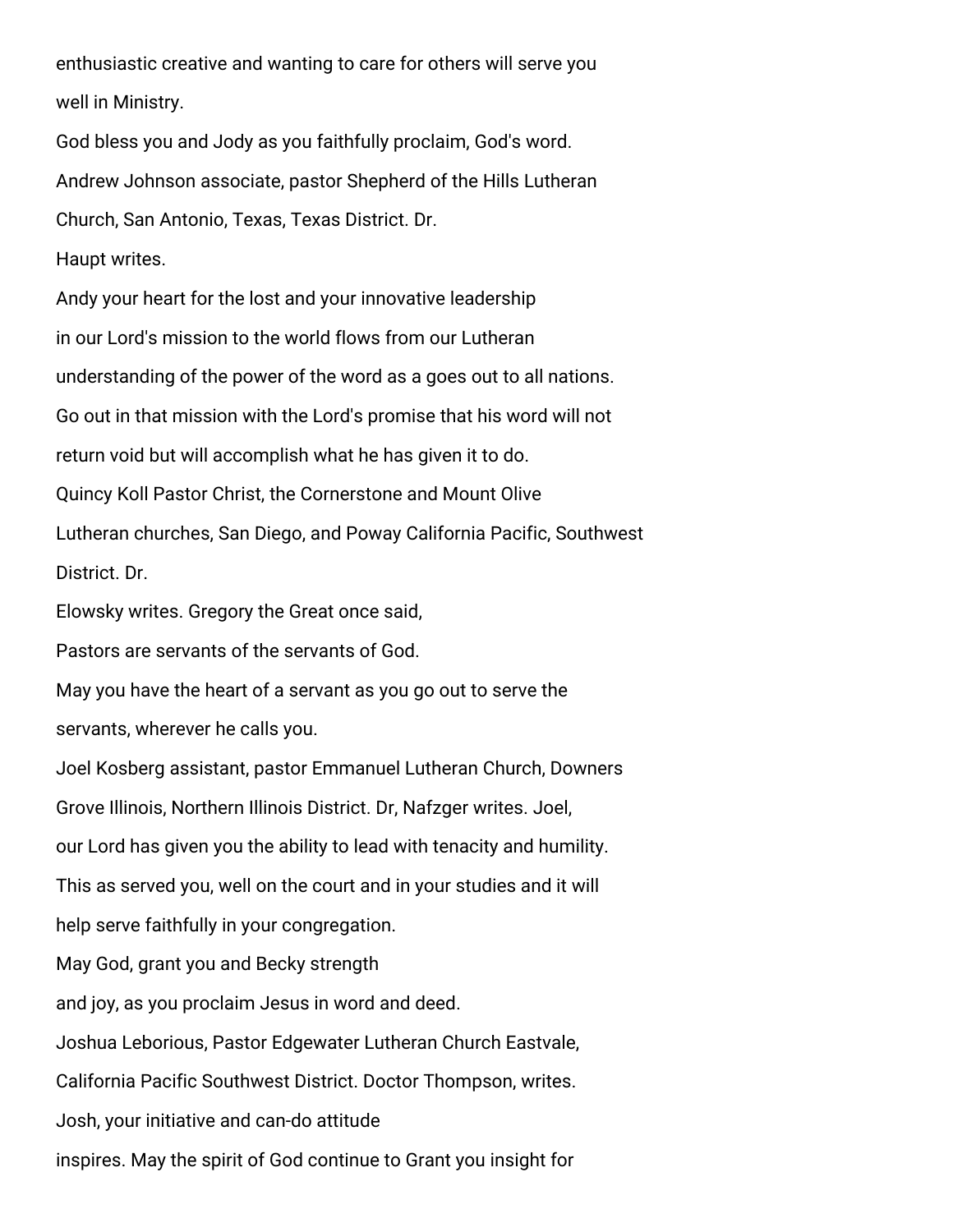enterprising leadership for the gospel. Matthew Lorenz associate pastor, Zion Lutheran Church Alexandria, Minnesota. Minnesota. North. District. Dr. Rutt writes. Matthew it is a real blessing for me to see you come to this day. when you receive your first call into the ministry. We go back, a long ways literally to the day you were born. When your family and ours served as missionaries to Guatemala. God will use you both Matthew and Shannon for the purposes of the Kingdom. His peace, courage and strength be with you. Ryan Maser Pastor First Lutheran Church, Plattsmouth, Nebraska, Nebraska District. Dr. Nafzger writes. Ryan The Lord is giving you a pastoral and servant heart, it comes through in the garden on the security truck in class discussions, and on the court. May God grant you and Carrie joy in serving, hope and rejoicing and confidence and proclaiming the promises of Jesus. Brendan Moore associate, pastor Grace, Evangelical Lutheran Church, Winter Haven, Florida, Florida Georgia, District. Doctor Rockenbach writes. Brendan your mixed owl and doval qualities allow you to take a compassionate yet systematic approach in your care for others. God bless you and Jordan in your future Ministry and always be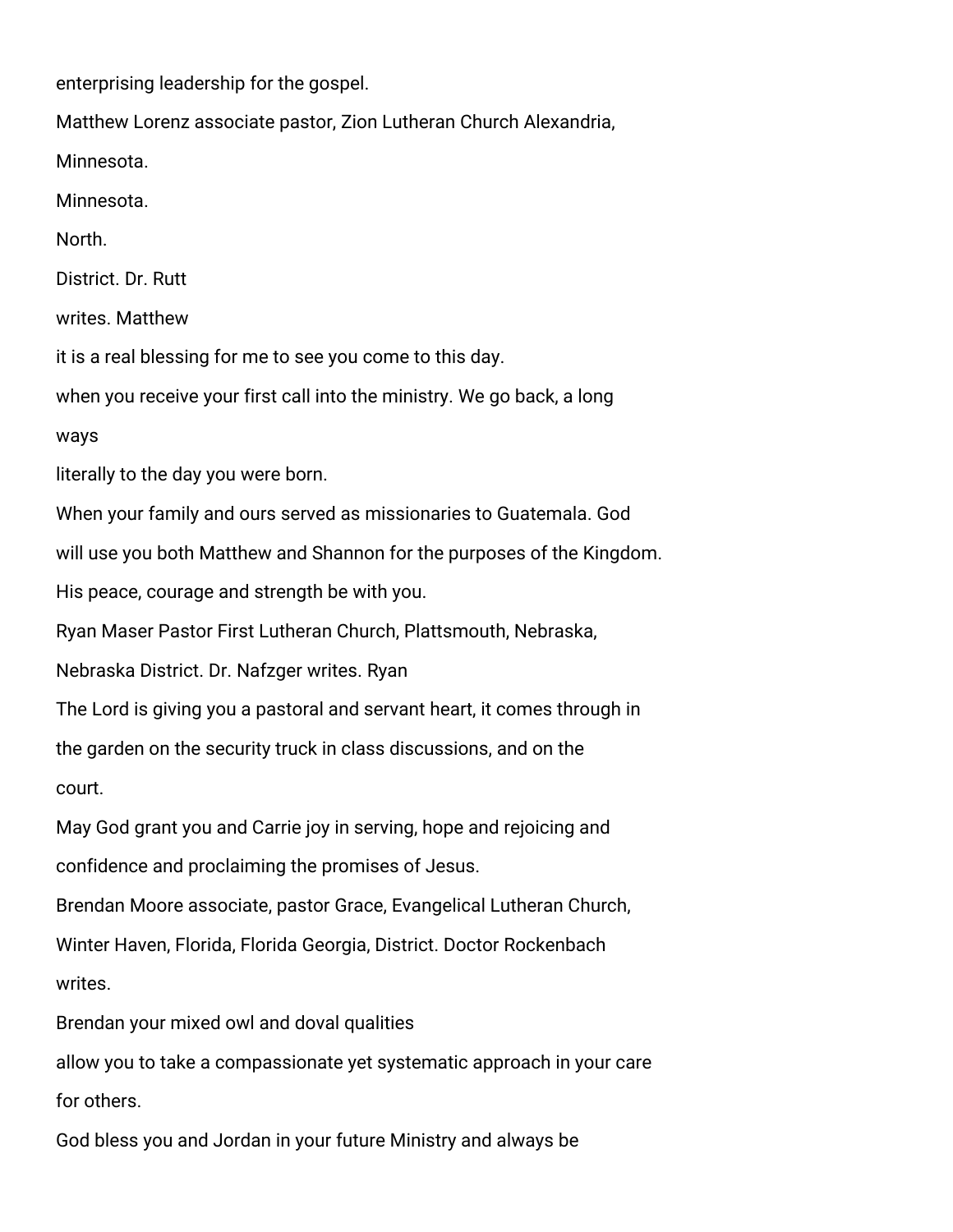confident in the work of Christ.

Jacob Muller Pastor Epiphany, Lutheran Church Kenmore, Washington,

Northwest District. Dr.

Biermann writes. Steady and certain and reserved.

You know what

you know and you know it

well. Now go and deliver what you know, is God's truth to God's people

with unflinching confidence.

Andrew Mussell associate pastor, Zion Lutheran Church Mayer, Minnesota,

Minnesota South District. Dr. Nafzger writes.

The Lord has given you strength and confidence Andrew.

Put them to use as you proclaim, the promises of Jesus.

God has given you a faithful wife from a faithful family and a

faithful congregation together with Anna

serve the people of God with a new life

he has giving you in Christ.

Brian Novak associate pastor and Pastor St.

John's and St.

John Lutheran Churches.

Redbud and Baldwin, Illinois

Southern Illinois District.

What's inside will explain that to you.

Dr.

Peter writes.

I have been encouraged to watch

you run the race with perseverance.

You certainly persevered to arrive at this day in which you receive

your call.

Now, continue to persevere in Ministry with your eyes, fixed on Jesus,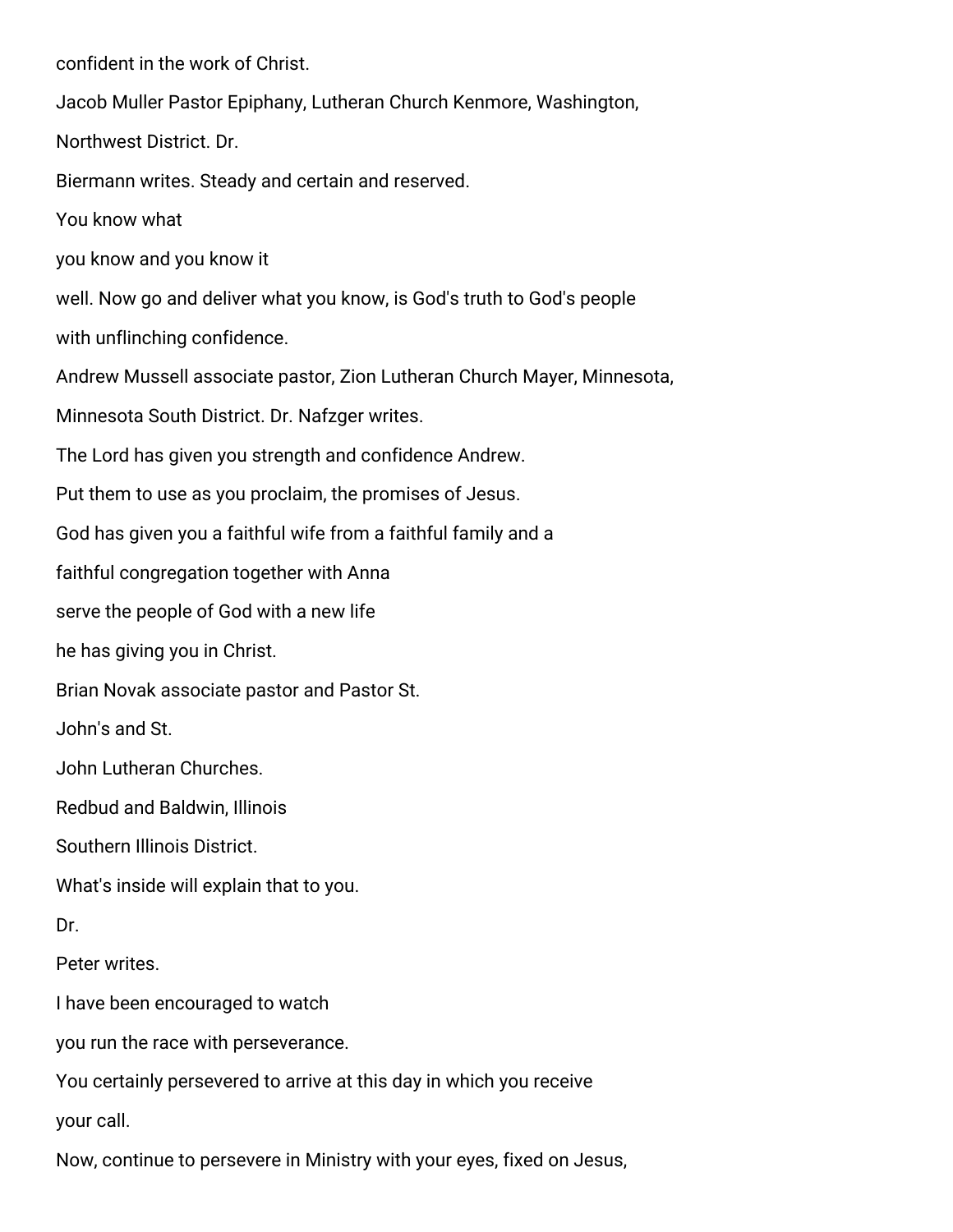the founder and perfecter of faith. Benjamin Oelschlaeger Pastor, Good Shepherd Lutheran Church and Preschool Lake Orion, Michigan, Michigan District, Dr. Dost writes. Thanks been for all your support and wisdom. To quote from Paul to the Romans, May the God of hope fill you with all joy and peace as you trust in him so that you may overflow with hope by the power of the Holy Spirit. By myself and convince my brothers and sisters that you yourselves are full of goodness, filled with knowledge and confident to instruct one another Christian Pieper Pastor Good Shepherd Lutheran Church, Turlock, California, California, Nevada Hawaii District. Dr. Haupt writes. Christian your background in business and leadership paired with your thorough grounding in the scriptures and Confessions during your time here at the Seminary will be put to good use in our large Church. Lead in our Lord's Mission with the same vigor and talent you showed on the basketball court. Go preachers. Joseph Pierson Pastor St. Paul Lutheran Church Webster City, Iowa Iowa District West. Dr. Schmidt writes. Joe you are as comfortable in the church preaching and teaching as you are under the hood, rebuilding an engine. May your practical wisdom and holy dedication to God's varied works be gifts that you continue to share.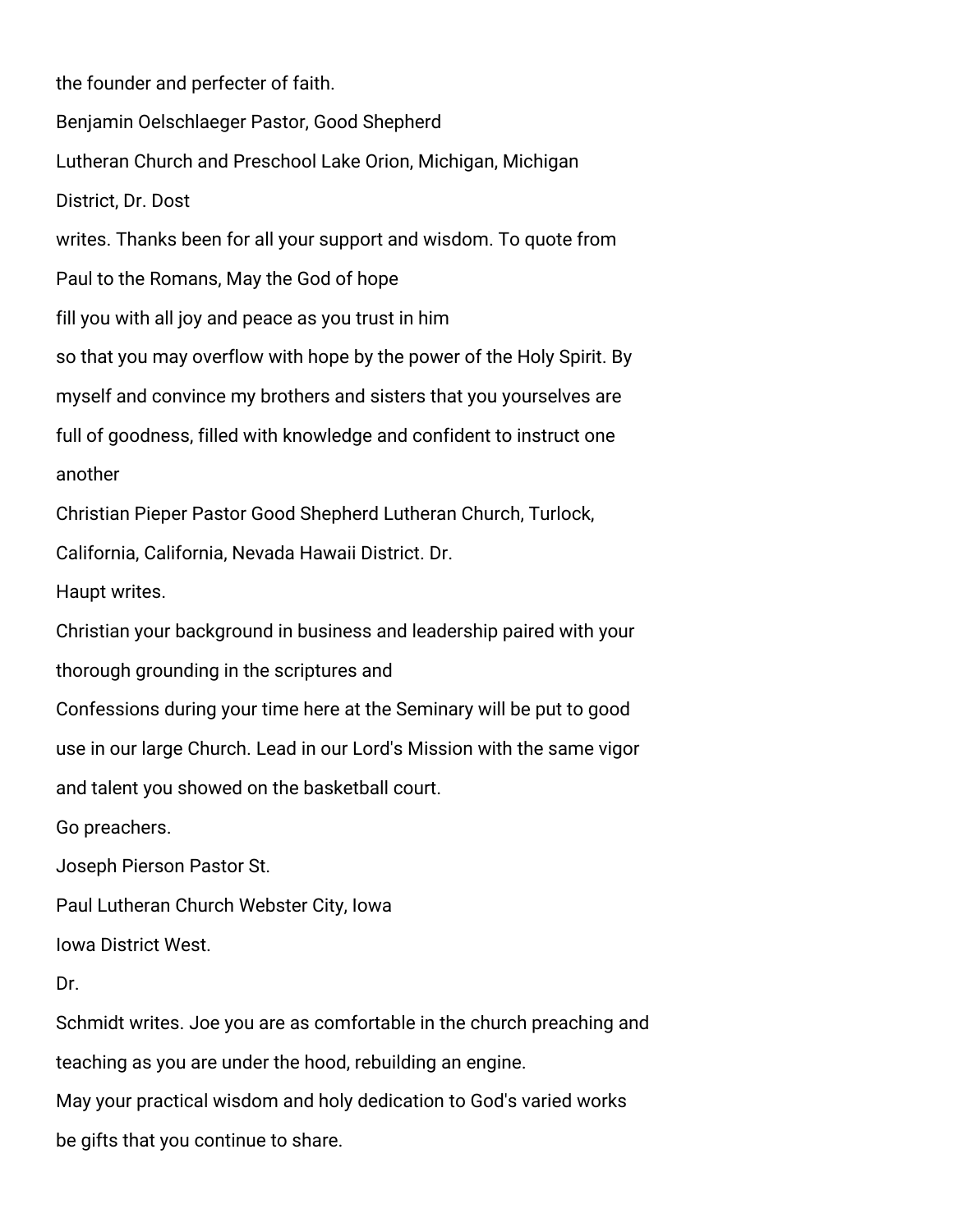Paul, Rempfer associate pastor St.

John's Lutheran Church, Columbus, Nebraska, Nebraska District. Dr. Saleska writes.

Paul when your dad and I were classmates, I deeply admired the quiet strength that he exhibited no matter what was happening around him. I see that same beautiful quality in you.

I know that your people will also see it and they will grow to admire you and love you for it.

May God bless you richly in your service to him.

Aaron Reseburg associate pastor Elm Grove, Lutheran Church, Elm Grove,

Wisconsin, South Wisconsin, District. Dr. Biermann writes. Always ready to

venture an answer and always ready to learn work to instill that same

eager spirit in those

you are called to serve. Making them more deeply into the wonders and wisdom of right teaching.

Kyle

Ronchetto Pastor St.

Paul Lutheran Church, Lexington, Illinois, Central Illinois District.

Dr.

Saleska writes.

Kyle over these last four years, I've seen how much you've grown into

a man who is now totally ready to serve God's people.

I'm so very proud of you and I'm thankful that God has graciously

blessed you

and your time at the Seminary. I know that the people you are being called to serve will rejoice that God has given them such a wonderful pastor.

Zachary Sarrault associate, pastor, Resurrection Lutheran Church, Cary, North Carolina, Southeastern District. Dr.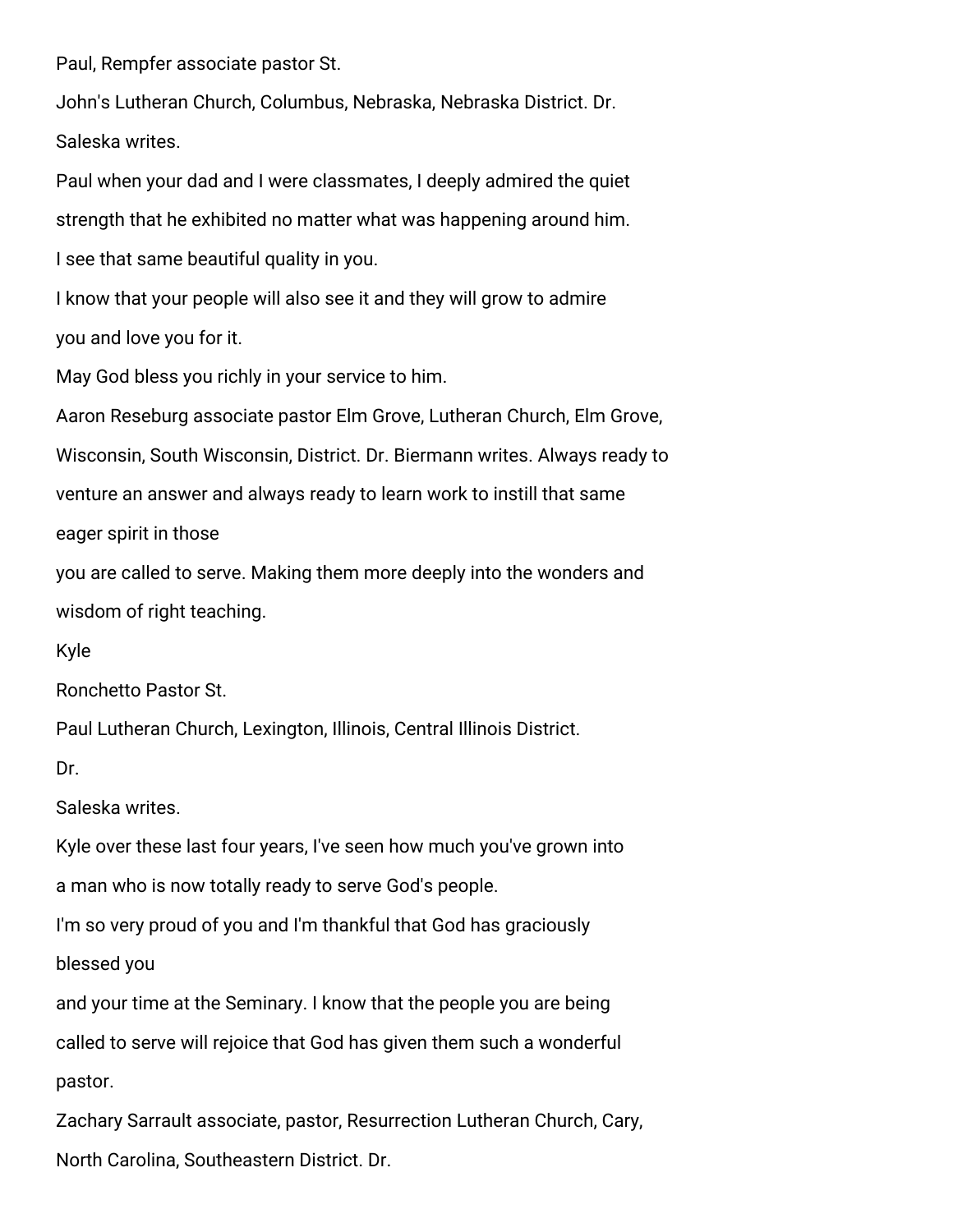Thompson writes. Zach, you have great instincts for pastoral Ministry. God will richly

bless the ministry where you put them in the practice for service to Christ.

Ryan Schnake associate pastor Concordia Lutheran Church Macungie Pennsylvania.

SCLC District. Dr.

Saleska writes. Ryan Schnake,

the man who cannot resist jacking up a 3 from deep in the corner.

But who does that and everything else was such joyful exuberance that

I could never get mad in fact, you always manage to make me smile.

I pray that you never lose that enthusiasm for your ministry and life

into which God is calling you.

Alexander Schrader

Associate pastor Emmanuel

Lutheran Church

Olivette,

Missouri.

Missouri District.

Dr.

Marriott writes.

As the best bass player I've ever heard or seen you been the solid

foundation, a many musical endeavors here at Concordia Seminary.

Now you Vicky and your family will build a new ministry in a new

place.

May our lord

Jesus continue to be your firm foundation in Ministry and in life.

Corey Schaffer, Pastor Trinity, Lutheran Church Port Edwards,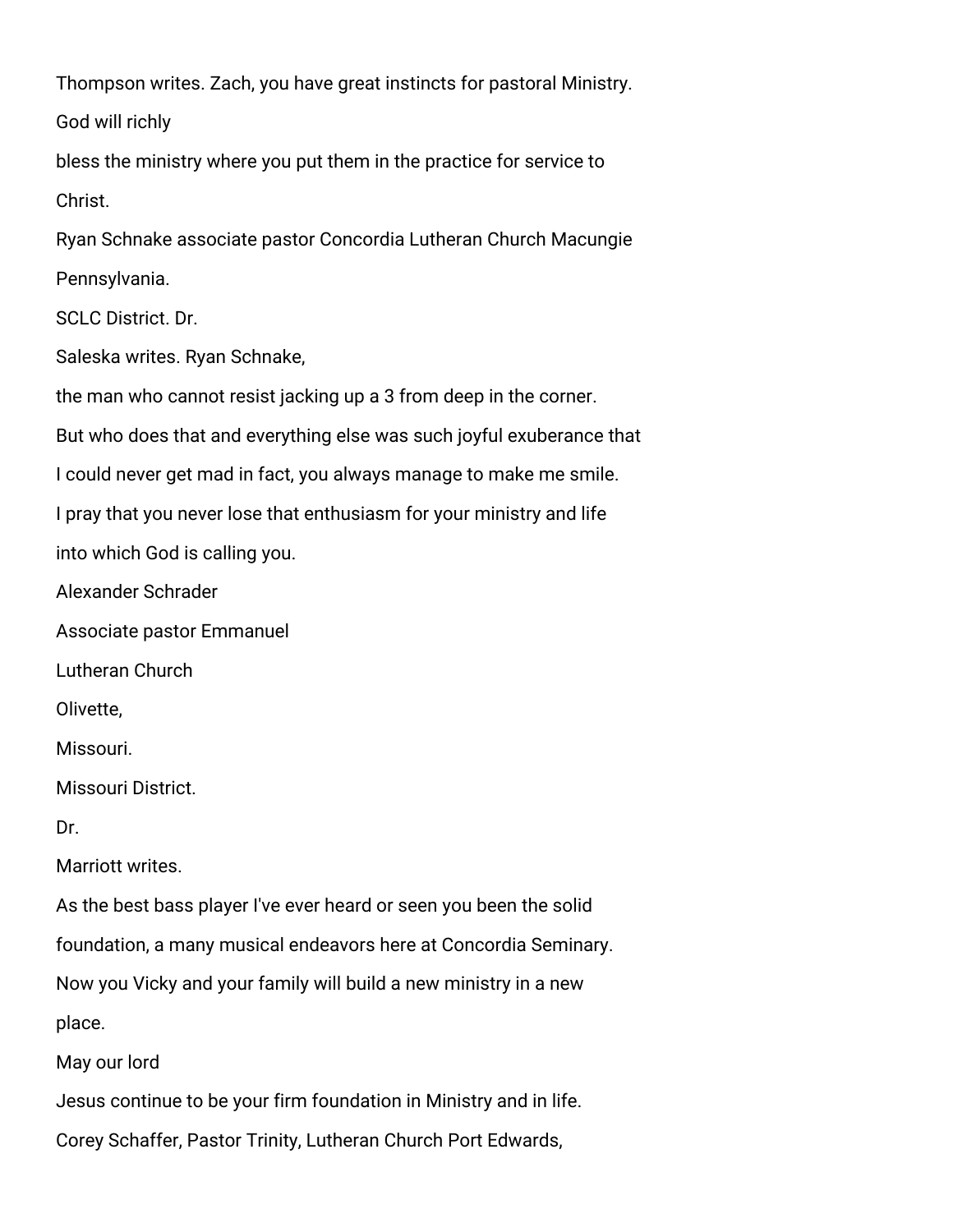## **Wisconsin**

North

Wisconsin District.

Dr.

Schuchard writes. Gathering into the net the disciples are then fed by Jesus who last of all entrust his disciples to the precious care of his sheep. May he who is our light and our life bless and keep you in the sacred charge till Jesus comes again. Bradley Singer, Pastor, Peace and Christ Lutheran Church Walkersville. Maryland, Southeastern District. Dr. Saleska. Brad I and especially my wife, will never forget your ceaseless, chatter sitting behind us on our travels around Israel. It is truly been a distinct honor to walk with you on your journey during this time of your life. I pray that you never lose your sense of humor nor your capacity to forgive and love those who seem to make doing that rather hard. Jacob Smith assistant pastor St. Paul Lutheran Church Aberdeen, South Dakota, South Dakota District. Doctor Rockenbach writes. Jacob, you are patient a good listener, and willing to care for anyone. You are dove qualities will serve you well, in providing pastoral care. God bless you as you faithfully served in his kingdom. Just a little hint.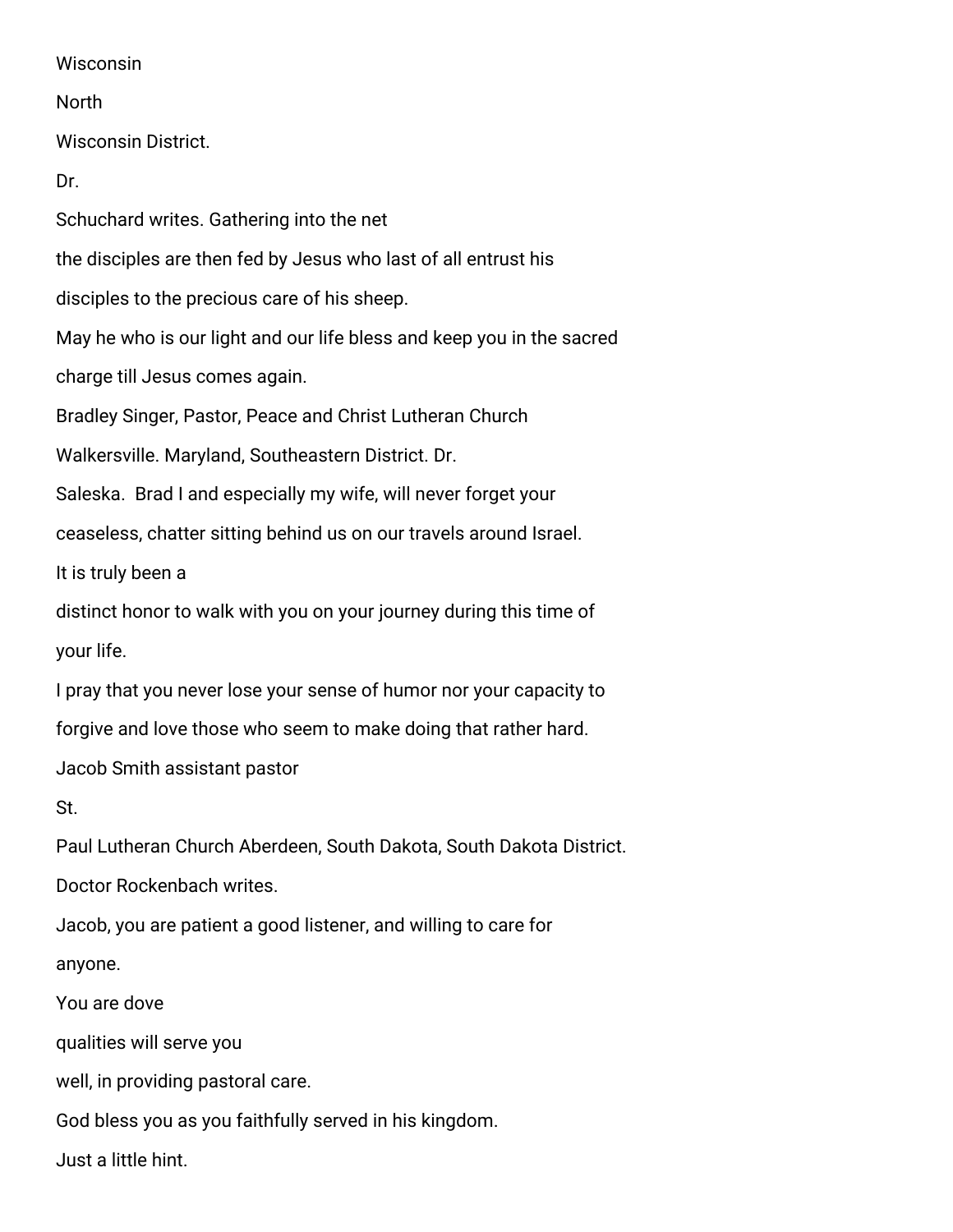Your senior pastor is sitting right over there.

Okay.

Ian Thormodson associate, pastor Redeemer Lutheran Church, North Chesterfield, Richmond, Virginia, Southeastern District. Dr. Nafzger writes. Ian you have a way of getting to the heart of the matter and calling a thing like it is. As you proclaim, the promise of Jesus resurrection in the new life he gives us find strength in God's call to make you his own. May the Lord, grant you and Britney joy in your service to his people. Jeffrey Tucker associate, pastor Christ Church Lutheran Phoenix, Arizona, Pacific Southwest District. Dr. Schuchard writes. Jesus declares, just as the Father has sent me even so I am sending you. May our Lord bless you and keep you in this, your sacred charge till Jesus comes again. Evan Veen Pastor, Holy Redeemer Lutheran Church, Dryden, Michigan Michigan, District. Doctor Elowsky writes. Your spiritual life is God's gift to you for the ministry. Tend to each day by memorizing and focusing on one Bible verse for that day, that you will pray and meditate on and let the spirit work through his word in you and through you. Mason Vieth Associate pastor Trinity Lutheran Church Elkhart, Indiana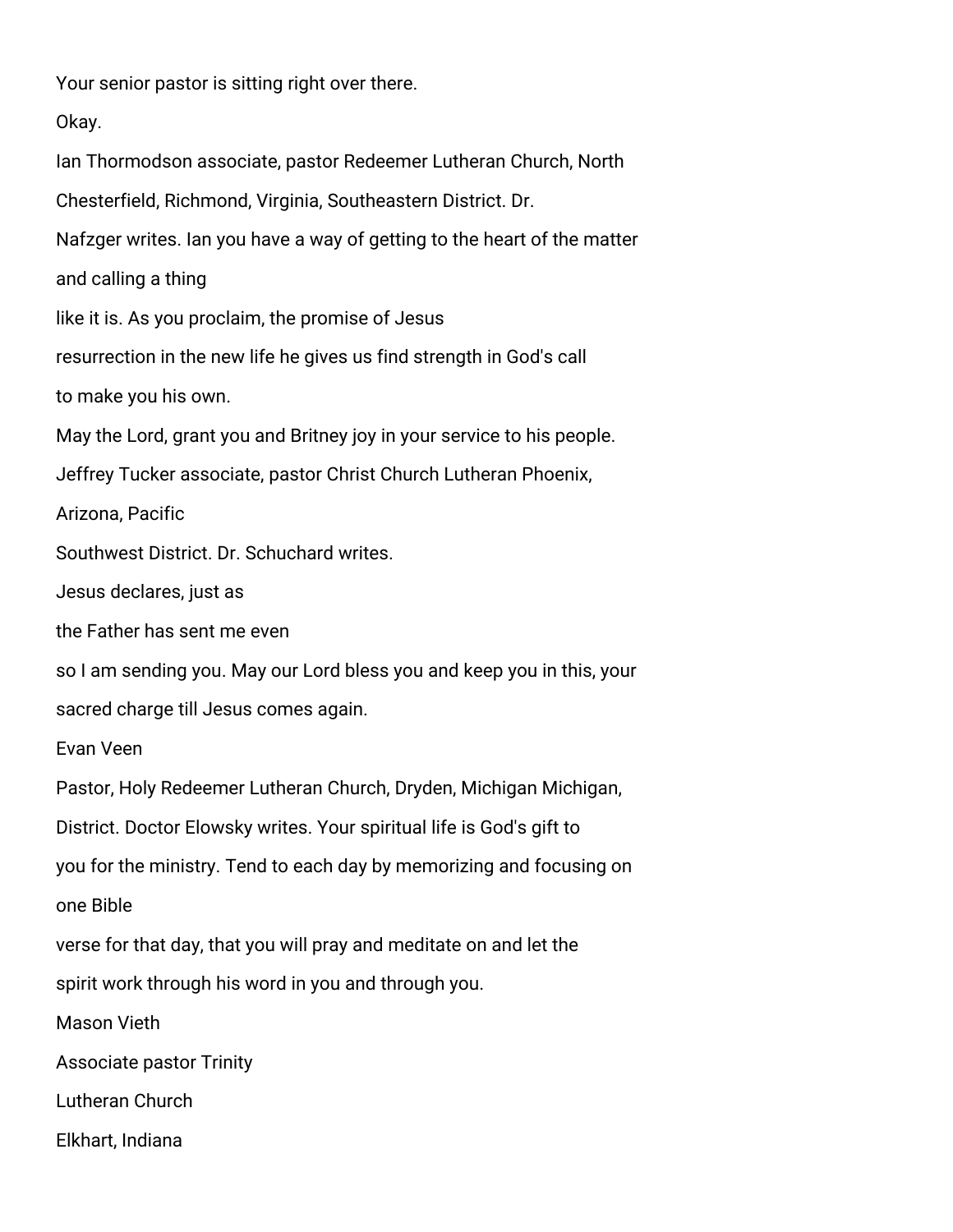Indiana District. Dr.

Seifrid writes. Our community with one another consists solely, with what Christ has done for each of us, Bonhoeffer. May we continue to discover this truth together Mason and may God grant you true joy in serving the community to, which he now calls you. Brandon Wittig Pastor Trinity Lutheran Church Sawyer, Michigan Michigan District. Dr. Schmidt writes. Brandon from the first time I met you at college until now you have humbly shared with me God's work in your life. May God bless you, as now you go to share God's gracious, work with others in the world. Andrew Zobel associate pastor St. James Lutheran Church, Shawano, Wisconsin, North Wisconsin District, Dr. Marriott writes. Your voice is a true and beautiful gift one that you have shared across the world through your participation in Laudamus. Blessings to you, Kristen and your family as our Lord calls you to use that voice to proclaim his gospel in this new ministry. We have one residential Master Divinity student who is currently serving a deferred vicarage. Andrew Simpson, Pastor, Our Savior Lutheran Church Sparks, Nevada, California, Nevada, Hawaii, District. And Dr. Marrs writes. As your mentor, it has been a pleasure to observe your devotion as husband and father and to watch you grow and pastoral skills and most importantly in your faith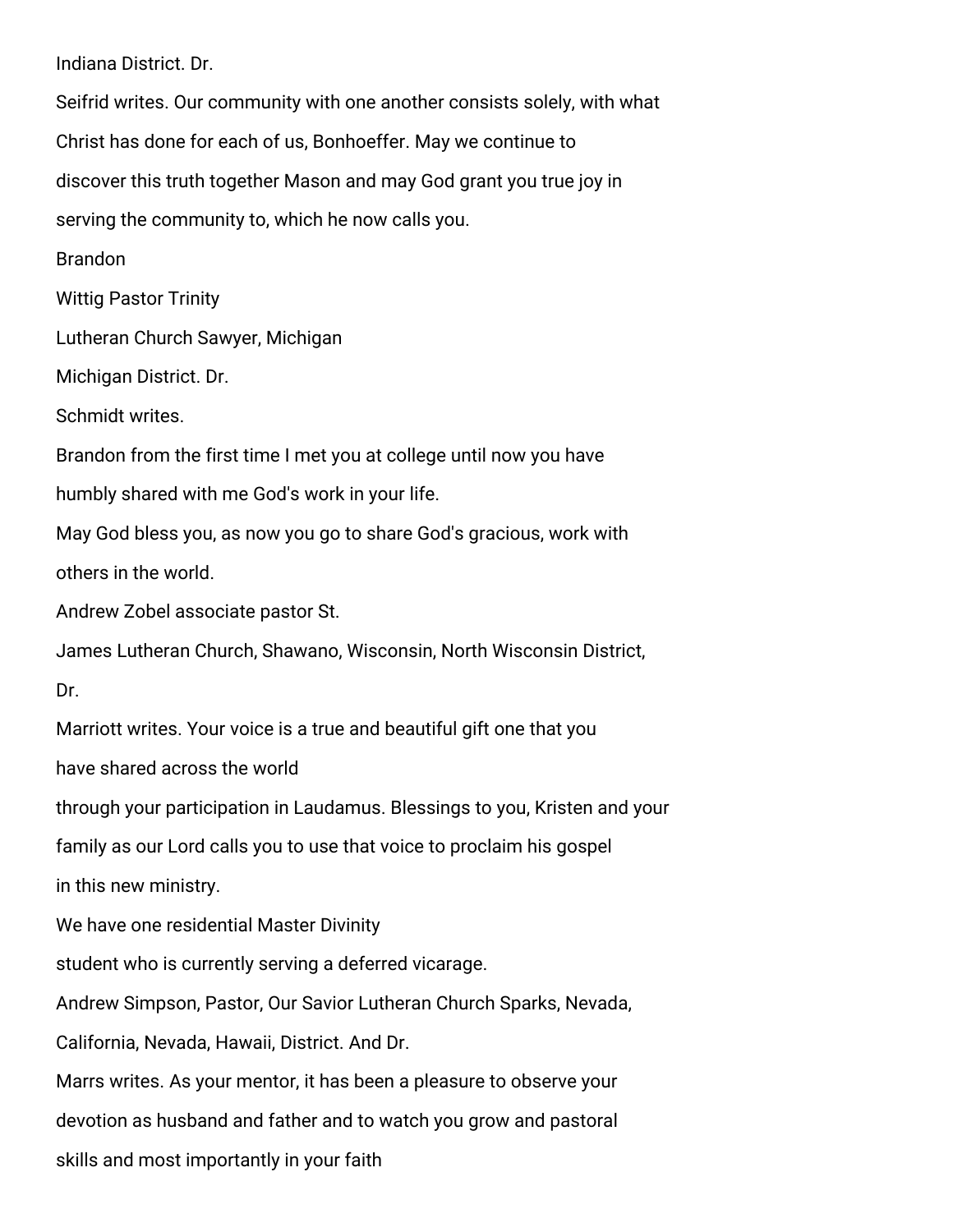in Jesus Christ. Blessings as you share Christ in your first call to the Pastoral Ministry. We have 3 residential Deaconess candidates. If you were listening, carefully, Amanda Berry's husband was placed at

Concordia in Sikeston

and hopefully in a short period

of time, we will have a call for you to that congregation as well, but

for now it is simply placement pending Amanda.

Dr.

Biermann writes for you. Daughter,

student, wife, mother, Deaconess

God has tasked you with so many vital vocations, honor your heritage

and do all your vacations with God's grace.

Proving the truth that every vocation is better done when shaped by

good theological training.

Rachel Highley like Amanda

Josef's right there

First Lutheran Church and School in Ponca City.

and hopefully, hopefully in a short period

of time there will be call from that congregation, but for now it is

placement pending. Dr.

Burrenson writes.

No, greater title

Rachel than that given to Deaconess Phoebe.

A servant of the church Romans 16:1.

May you continue in heart, mind, and action

as you have shown to follow in her path.

Rebecca, Lukas Communication Specialist Concordia Seminary St.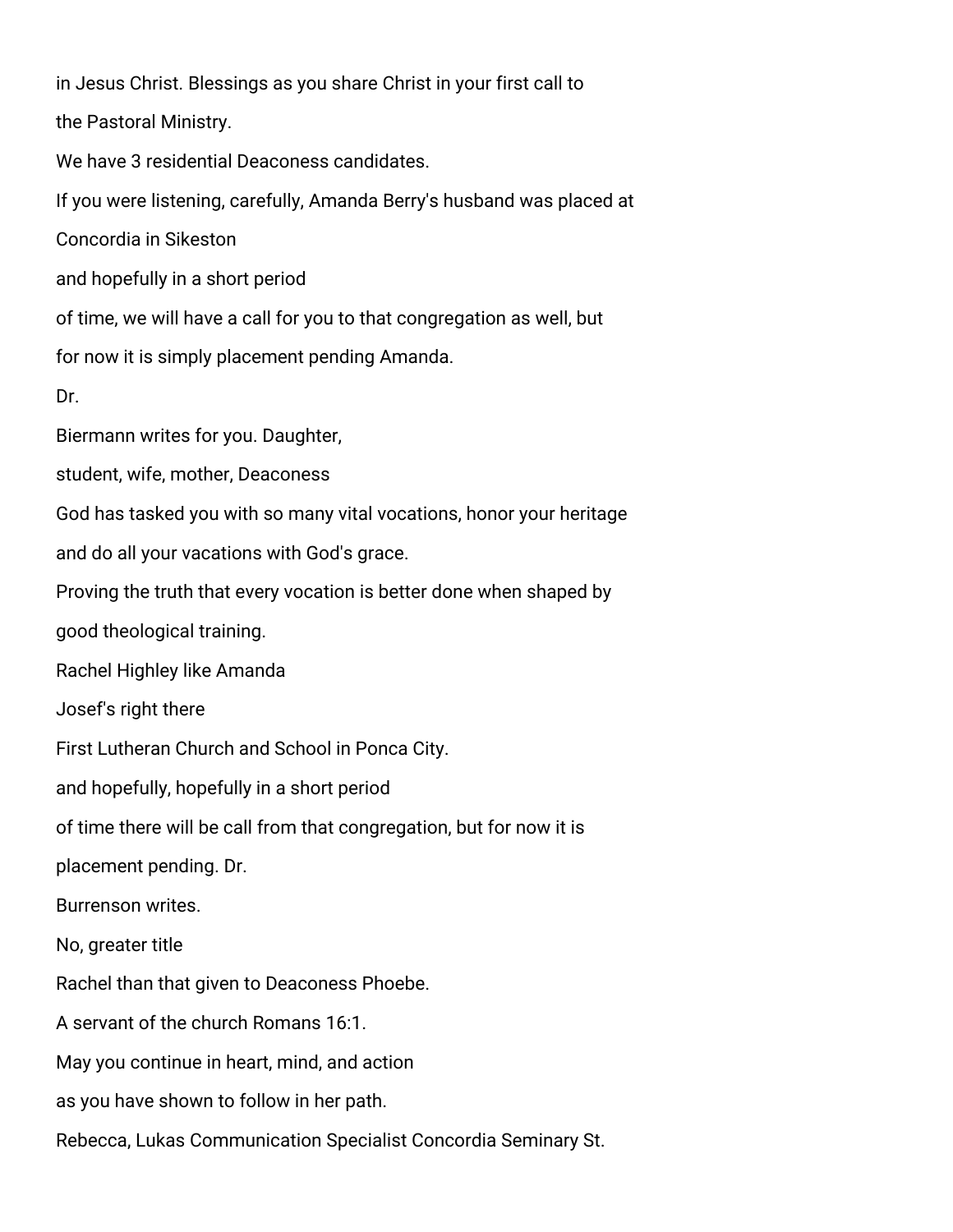Louis Missouri, Missouri District. Dr.

Okamoto writes.

God in his Mercy, made you one of his own dear children, and now is calling you for service.

So do everything with joy and confidence and be merciful just as our Father is merciful.

We have three students from the Cross-Cultural Ministry Center who are receiving calls this evening, one of them is here.

To receive his Call document in person.

Brian Barlow

Pastor Resurrection Lutheran Church, Quartz Hill, California, Pacific Southwest District. Doctor, Marrs writes. The Lord has given you compassion for the broken and the gifts to build them up in their identity

in Jesus Christ, may he continue to strengthen you to teach others of Christ, deep love for them.

Our other two Cross-Cultural Ministry Center students are in that

absentia. Michael Schuetzler, Pastor Cross Point Lutheran Church

El Paso, Texas in the Rocky Mountain District. Dr.

Nafzger writes. In a sermon

you composed for class you proclaim, the promise of the new creation in Christ.

God has made you his new creation and he sends you a joyous confidence

to extend that new creation to your congregation and community.

And Christopher Simmons associate, pastor Grace Lutheran Church and

School Pocatello,

Idaho Northwest District. Dr.

Sanchez writes.

Dear Chris, what a privilege to have you have had you in class and to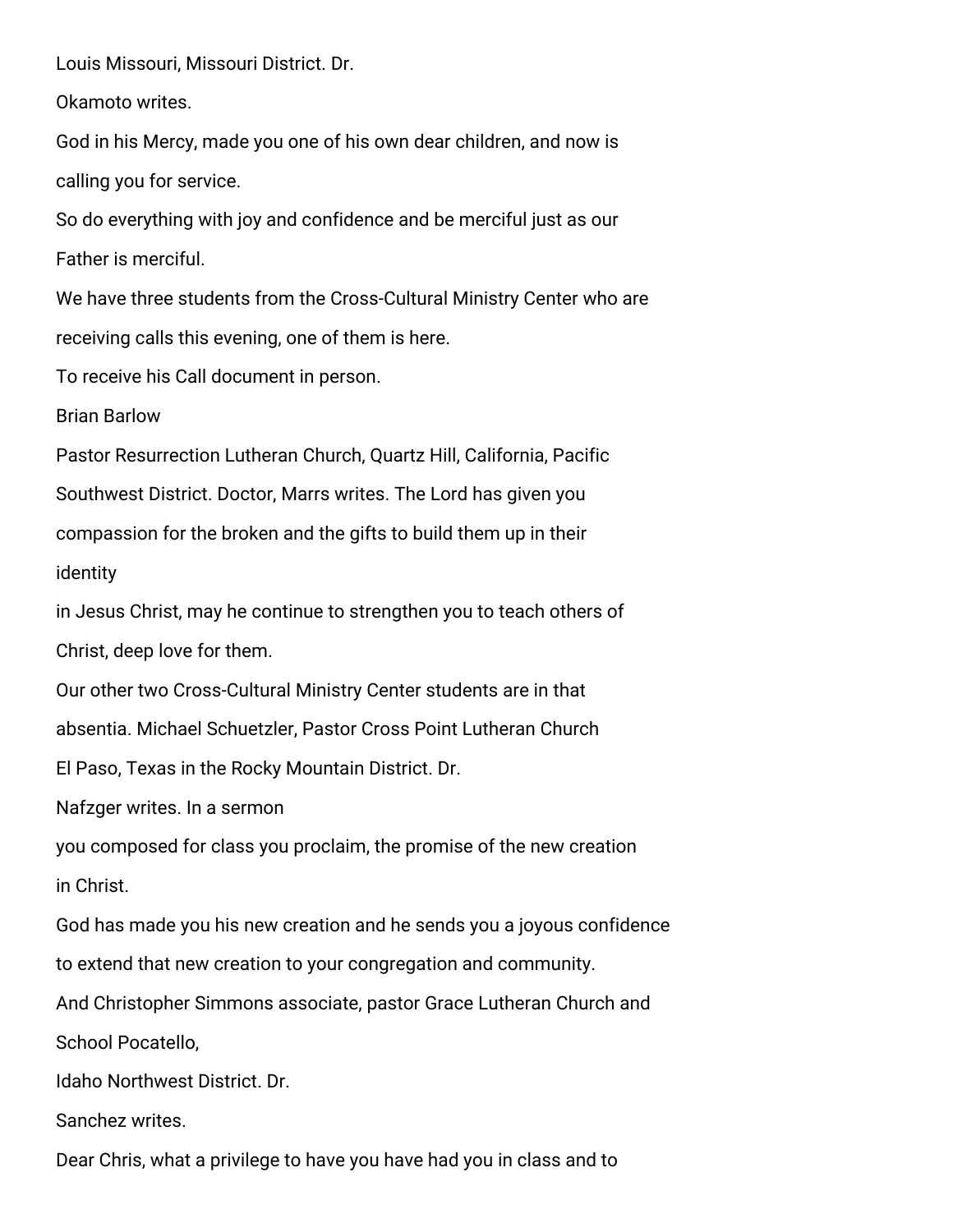learn about your exciting Ministry. Your intrapreneurial spirit and zeal for the gospel

are gifts, the spirit will bless with many years, to come. Rich blessings to you as you proclaim the cross in your community. We have seven residential Alternate Route students who are currently on vicarage in various parts of the country.

They are all in that, absentia.

Justin Bangert associate pastor, Holy Trinity Lutheran Church and School in Edmond, Oklahoma, Oklahoma District. Dr. Peter writes. Your journey to this event of Call Day has led you through many experiences as you've sought to do God's will. I'm grateful that our paths crossed in that journey know that the Lord will continue to guide and strengthen you on the path ahead. Bruce Elliott, Pastor Emmanuel Lutheran Church Barnhart, Missouri, Missouri District. Dr. Kolb writes. Clay vessels we maybe Bruce but the potter does marvelous work and he will continue to fashion you beautifully as his instrument for furthering his kingdom and nurturing his children. Eric Gradberg associate pastor Our Savior Lutheran Church Norfolk, Nebraska Nebraska District. Dr. Marriott writes. God calls us to ventures of which we cannot see the ending. This is certainly been true in your journey into the ministry. May our Lord, who has guided your feet so faithfully to this point lead, you Kim and your family onward, as you continue this new adventure,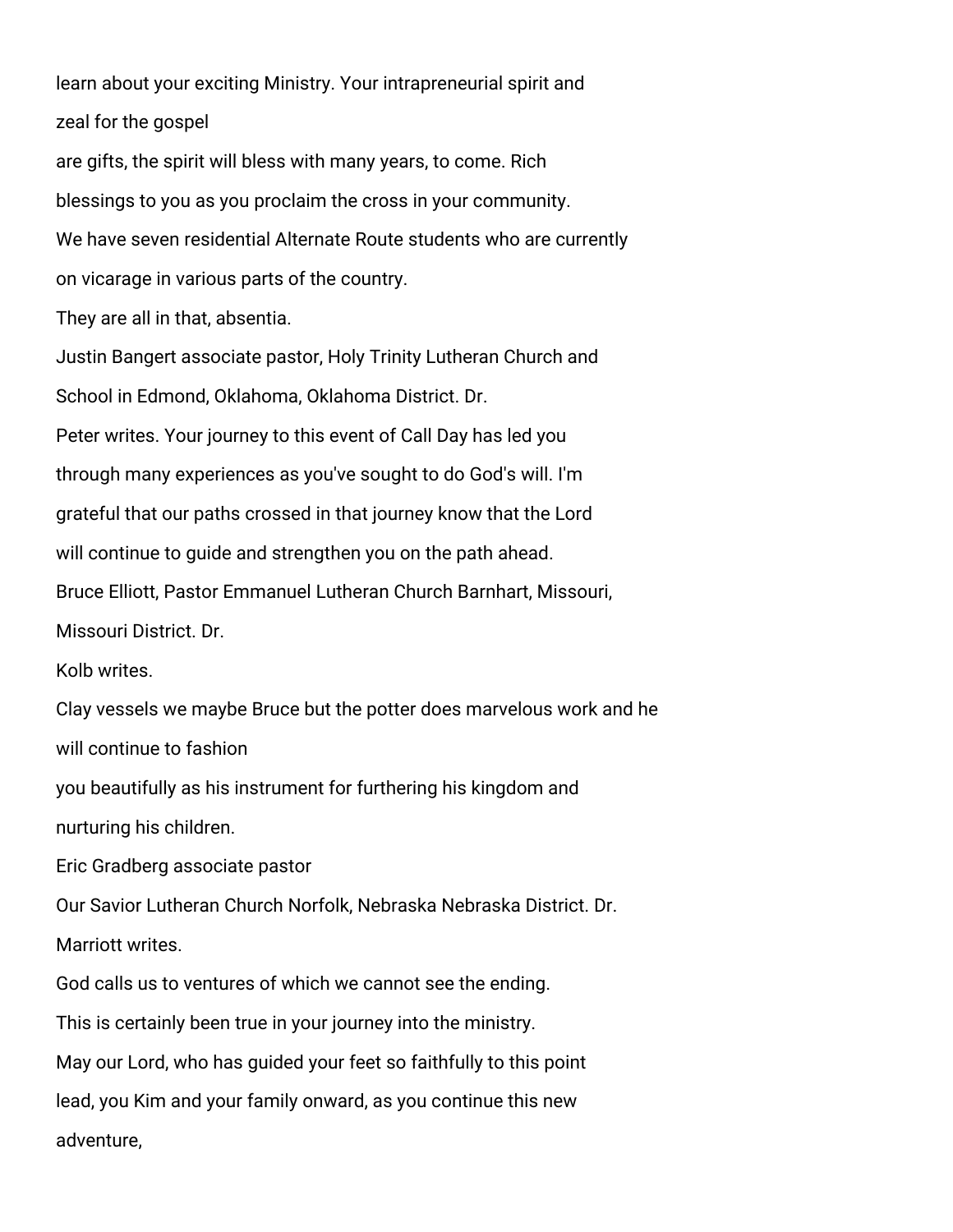Brian Rosche Pastor St. Matthew Lutheran Church Westland, Michigan, Michigan District. Dr. Seifrid writes. It was an absolute delight to be part of your preparation for pastoral of ministry Bryce. May the Lord strengthen, and use you and the gifts that he obviously has given you. Be mindful yourself and your teaching preserve in these things for doing so you will save both yourself and others. First Timothy 4:16. Nathan Speerbrecker Pastor Chesapeake Community of Hope Lutheran Church Chesapeake, Virginia Southeastern District. Dr. Peter writes. You have exemplified what a messenger of joy looks like. Your joyful spirit and perpetual smile, uplift me and all who know you. May you continue to share the joy of Jesus in pastoral Ministry. Don Woolweber Pastor, Zion in Bethlehem Zion and Bethel. Lutheran Churches Pittsburgh and Glennshaw, Pennsylvania Eastern District. Dr. Rutt writes. Congratulations Don on your calling to the ministry during your time on campus, I thoroughly enjoyed our lunch time conversations on matters of Theology and Ministry and who can never forget that deep resonant voice. Sometimes it seemed like God himself was speaking to us. God bless you and Deborah in your service to Christ and his kingdom. Andrew Wrasman, Pastor Oak Grove Lutheran Church Lilburn,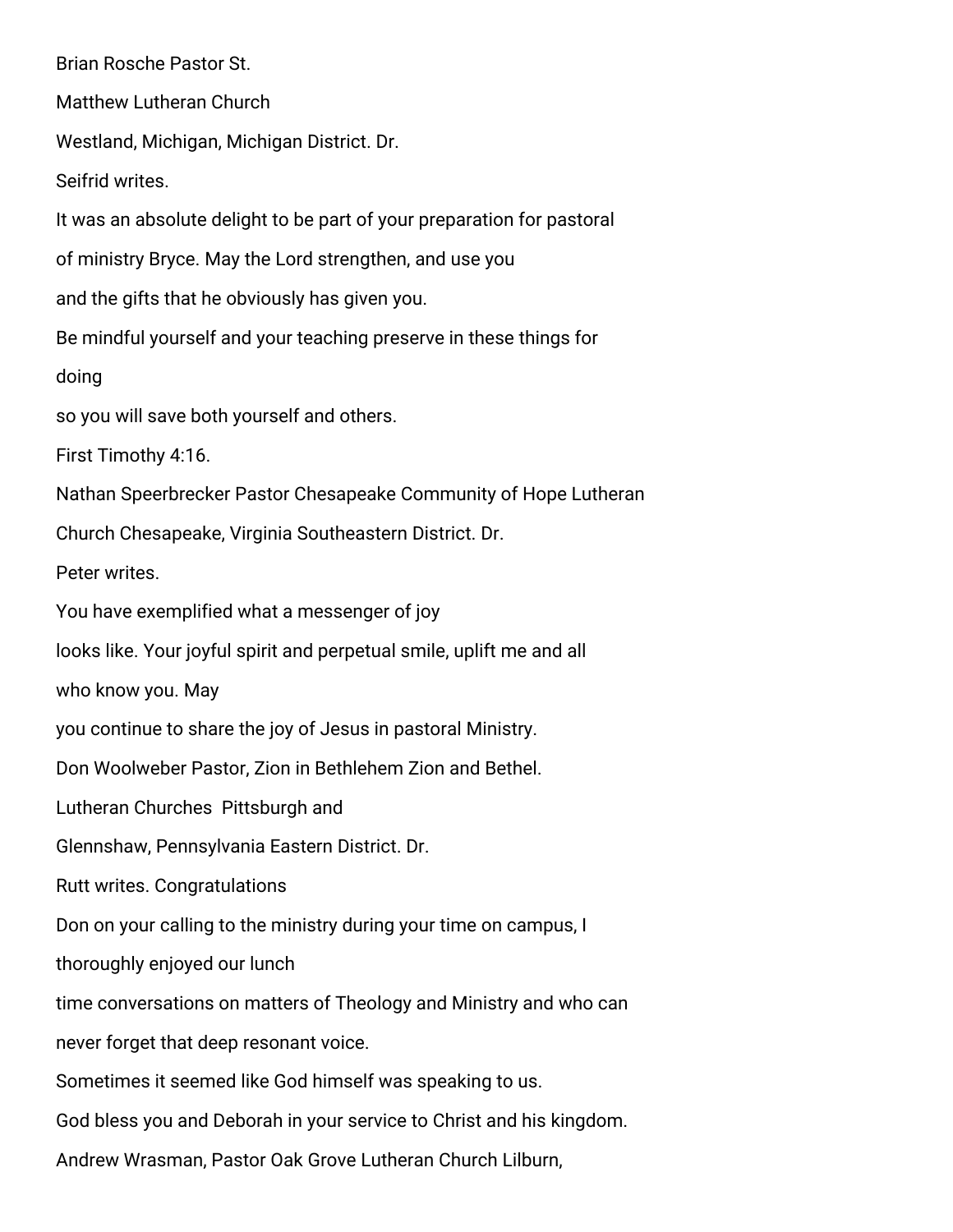Georgia, Florida, Georgia District. Dr.

Marrs writes. Salvation is found in no one else for

there is no other name under Heaven given to men by which we must be saved.

Acts

4:12. May the Lord enpower you to continue to share with others in your preaching teaching, and writing that Jesus is our only way and truth.

In absentia, we have two students from the Center for Hispanic

**Studies** 

receiving pastoral calls.

Eduardo Martinez call pending to Hope Lutheran Church in Orlando,

Florida, Florida, Georgia District. Dr.

Sanchez writes. Dear brother Eduardo.

What

a joy to celebrate with you and your family, the completion of your formation as a pastor.

The Lord has given you gifts of teaching, and administration, and a deep appreciation for the church's worship. Through your ministry, you will be a rich blessing to many, congratulations.

Luis Martinez, call pending to Trinity Klein, Lutheran Church Spring

Texas, Texas district.

Marcus Kempf writes.

We are honored to know you and we celebrate your calling to serve

Christ and his church. Blessings of joy in your ministry to others.

We have two deaconesses from the Center from for Hispanic Studies.

Also, in abstinencia,

Nancy Estrada, Deaconess, St.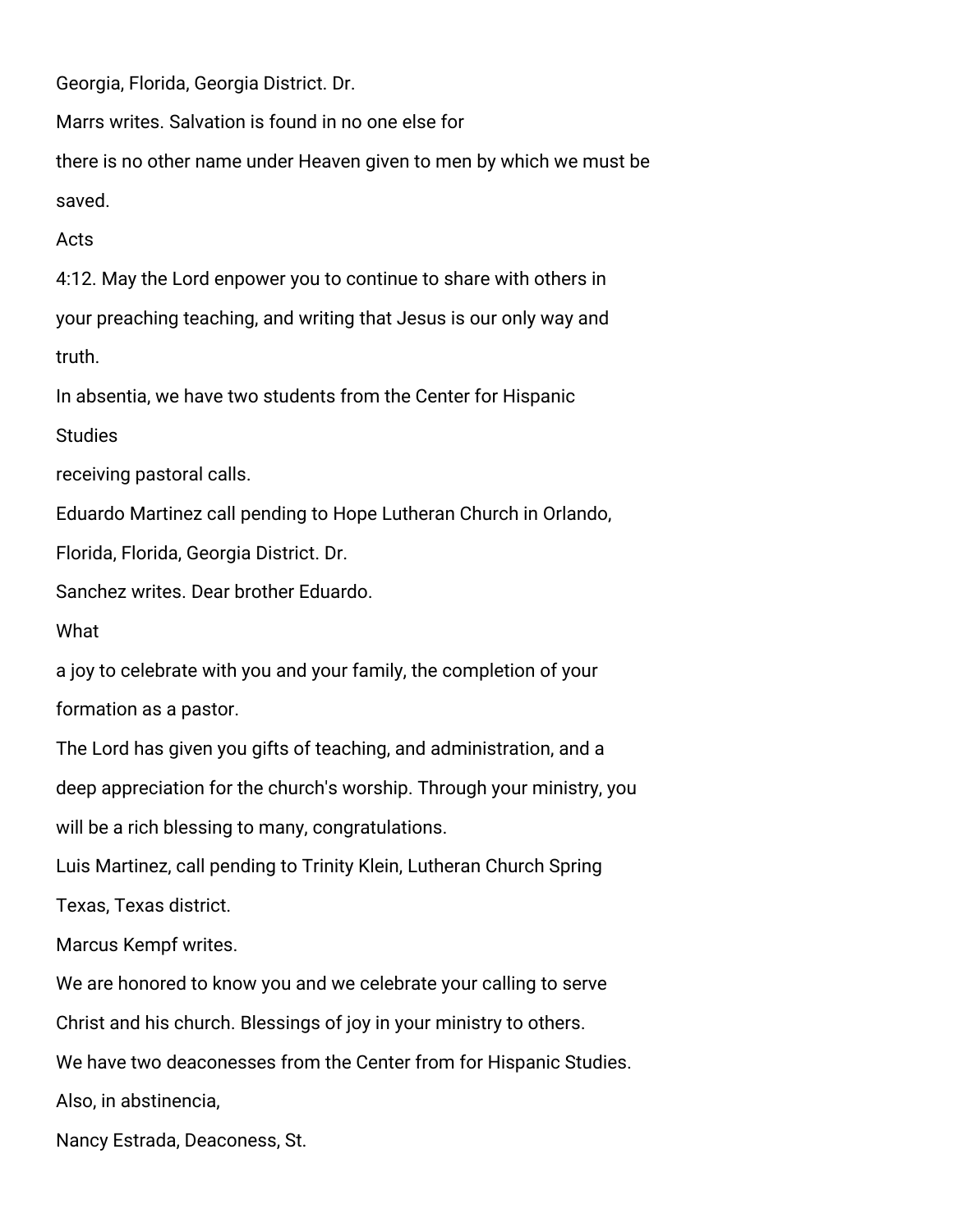## Paul

Lutheran Church and School, Aurora, Illinois Northern Illinois District. Dr. Sanchez writes. Dear sister, Nancy, congratulations on the completion of your formation as a Deaconess. The Lord has given you gifts of teaching, and spiritual care, and a deep love for children and families. Through your ministry, you will be a rich blessing to many. We Rejoice with you and your family on this special day. Mariaisabel Villegas, Deaconess St. Paul Lutheran Church and School Aurora, Illinois Northern Illinois District. Marcus Kemp writes. What a joy to know that Christ Church will have a Deaconess with your gift of compassion blessings of joy in your service to others. We have two students from the Ethnic Immigrant Institute of Theology also in absentia. Albert Bakat Assistant pastor, Resurrection Lutheran Church, Sioux Falls, South Dakota, South Dakota District. Dr. Okamoto writes. Paul and Timothy told the Corinthian Church. We are ambassadors of Christ God making his appeal through us. And now you are an ambassador of Christ. Be confident and be faithful as God speaks and works through you. Andrew Petajan Pastor Christ Lutheran Church of the Deaf

Silver Spring Maryland, Southeastern District.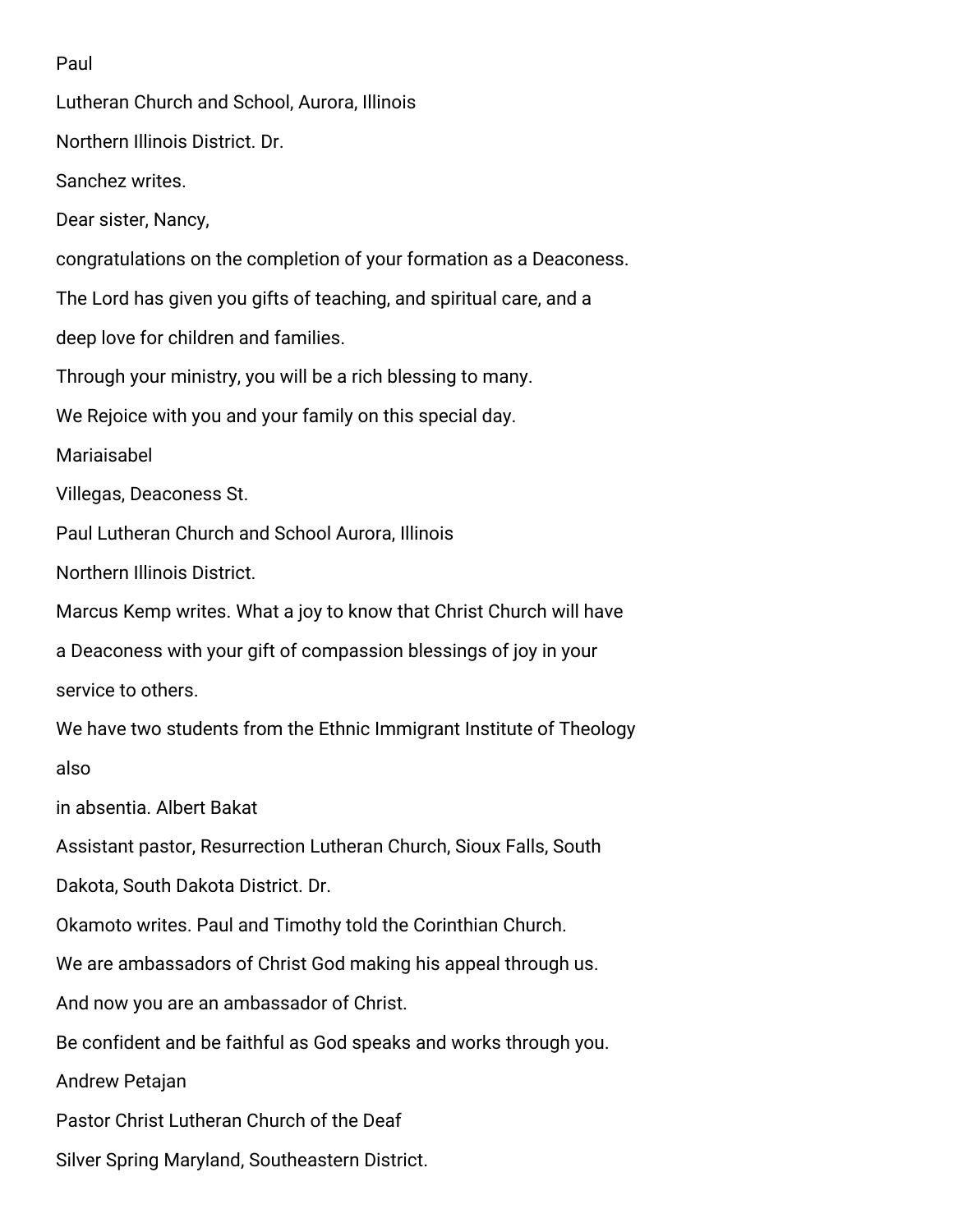Jeff Thormodson writes. Andrew, your passion for reaching the Deaf **Community** 

with the gospel as evident throughout, your vicarage. May, the Lord provide many future opportunities to share Jesus with those who cannot hear with ears

but who hear with their eyes through American Sign Language.

Brothers and sisters.

I encourage you with these words from Paul let the word of Christ

dwell in you richly as you teach and admonish

one another with all wisdom that you sing songs, hymns, and spiritual

songs with gratitude, in your hearts to God, and whatever you do,

whether in word or deed, do it all in the name of the Lord, Jesus

giving, thanks to God the Father through him.

President Egger

these are the Concordia Seminary pastoral and Deaconess candidates for spring 2021.

Please stand.

The Lord be with you.

Let us pray.

Oh, Heavenly Father, the author of all wisdom, understanding and true strength.

We ask you to look mercifully upon your servants and send your Holy Spirit into their hearts.

That when they must join to fight in the field for the glory of your holy name.

Then they being strengthened with the defense of your right hand, may stand in the confession of your faith and iof your truth and continue in the same on to the end through Jesus Christ, our Lord. Amen.